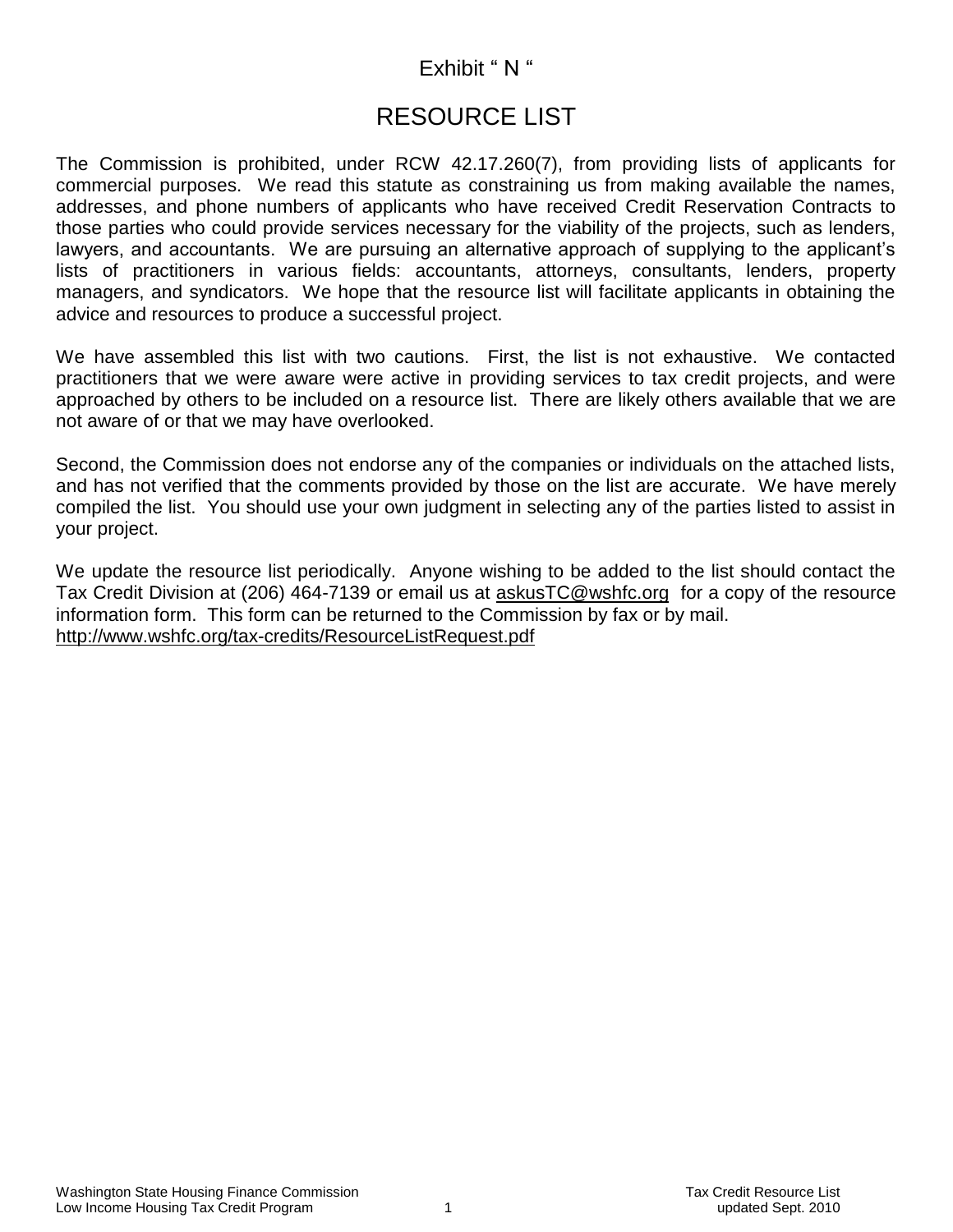# ACCOUNTANTS

## **Alegria & Company, P.S.**

| 601 North 39 <sup>th</sup> Avenue | Contact: | <b>Barry Warner</b> |
|-----------------------------------|----------|---------------------|
| Yakima, WA 98902                  | Phone:   | $(509)$ 575-1065    |
|                                   | Fax:     | $(509)$ 575-1755    |
|                                   | E-mail:  | bwarner@yakcpa.com  |

Alegria & Company provides a full range of audit and tax services including the certification of construction costs and annual audit reporting as well as the 10% certification and tax return preparation

| <b>American Express Tax and Business Services Inc.</b> |                                 |
|--------------------------------------------------------|---------------------------------|
| Contact:                                               | Joseph H. Caringella, CPA       |
| Phone:                                                 | $(312)$ 634-4360                |
| Fax:                                                   | (312) 634-5522                  |
| E-mail:                                                | Joseph.H.Caringella@aexp.com    |
|                                                        |                                 |
|                                                        |                                 |
| Contact:                                               | Max Hunt; Paul Loveridge; Ron   |
|                                                        | Fechtner                        |
| Phone:                                                 | (425) 453-2088                  |
| Fax:                                                   | (425) 646-3368                  |
| E-mail:                                                | mhunt@LoveridgeHuntcpa.com      |
|                                                        | ploveridge@LoveridgeHuntcpa.com |
|                                                        | pfechtner@LoveridgeHuntcpa.com  |
|                                                        |                                 |

Cost Certifications, 10% Carryover Certification, annual audits, tax return preparation and consulting, compliance testing; Currently serving over 500 entities participating in the Low Income Housing Tax Credit Program

#### **Clark Nuber P.S.**

| 10900 NE $4th$ Street | Contact: | Vincent J. Stevens, CPA |
|-----------------------|----------|-------------------------|
| <b>Suite 1700</b>     | Phone:   | (425) 990-7608          |
| Bellevue, WA 98004    | Fax:     | (425) 709-6579          |
|                       | E-mail:  | vstevens@clarknuber.com |

Accounting, Auditing, Taxes, Federal Compliance, Cost Certifications, Systems consulting and general management consulting

#### **Deloitte & Touche LLP**

| 700 Fifth Avenue  | Contact: | Nancy Hadley     |
|-------------------|----------|------------------|
| <b>Suite 4500</b> | Phone:   | $(206)$ 292-1800 |
| Seattle WA 98104  | Fax:     | (206) 343-7809   |

The Deloitte & Touche Real Estate & Construction Group provides leadership in all areas of real estate including acquisition, development, financing, tax credits, disposition and compliance.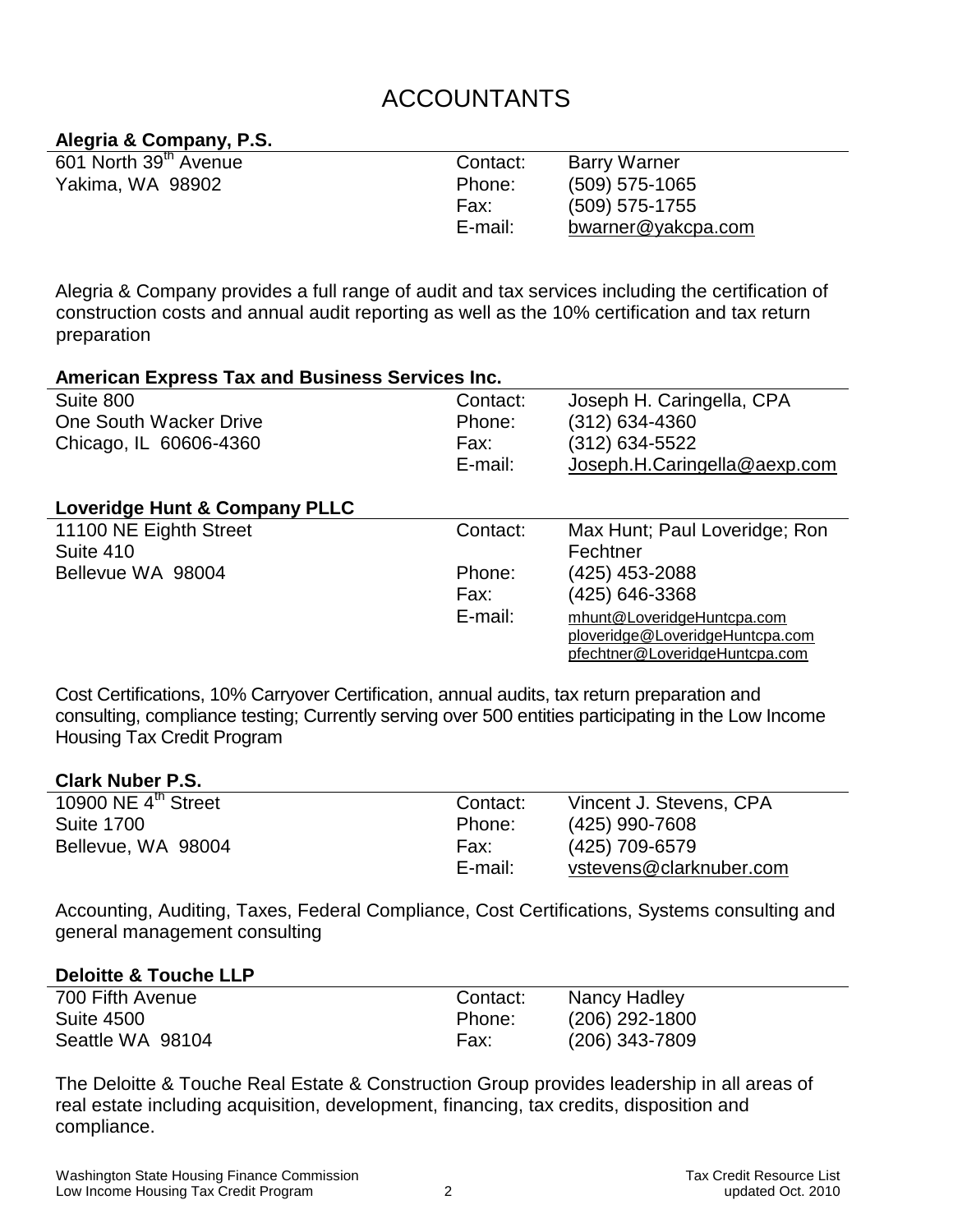## **Deloitte & Touche LLP**

| 3900 US Bancorp Tower  | Contact: | Neal Sacon, Michael Silver |
|------------------------|----------|----------------------------|
| 111 SW Fifth Avenue    | Phone:   | (503) 727-5294 (Sacon)     |
| Portland OR 97204-3698 |          | (503) 727-5215 (Silver)    |
|                        | Fax:     | $(503)$ 219-0340 (Sacon)   |
|                        |          | (503) 219-0336 (Silver)    |

Review internal projections, audit for eligible basis and satisfaction of the "10%" test, assist in discussions with lenders, research tax issues associated with tax credit, and prepare annual tax returns. Assistance with tax credit allocation applications, negotiating with investors and eligible basis audits.

## **Favors Rettig, CPA's, P.S.**

| . .                               |          |                        |
|-----------------------------------|----------|------------------------|
| 1901 65 <sup>th</sup> Avenue West | Contact: | Michael J. Favors, CPA |
| Suite 100                         |          | G. Matthew Rettig, CPA |
| Fircrest, WA 98466                | Phone:   | $(253) 564 - 4993$     |
|                                   | Fax:     | $(253) 564 - 2508$     |
|                                   | E-mail:  | mike@favorscpas.com    |
|                                   |          | matt@favorscpas.com    |
|                                   |          |                        |

Full service CPA firm with over 100 projects providing low income or affordable housing. We specialize in providing our client service available in larger firms.

## **Finney, Neill & Company, P.S.**

| 9757 Greenwood Ave. North | Contact: | Steven Judd, CPA, CMA, CFE |
|---------------------------|----------|----------------------------|
| Seattle, WA 98103         | Phone:   | $(206)$ 298-9811           |
|                           | Fax:     | (206) 298-9772             |
|                           | E-mail:  | sjudd@finneyneill.com      |

A full service CPA firm working with developers, investors, public housing authorities, public development authorities and not-for-profit organizations. 10% and Final Cost Certification Audits; annual financial statement audits; tax return preparation/consulting; single purpose, mixed-use and tax-exempt bond financed projects.

#### **Jacobson Jarvis & Co., PLLC**

| 600 Stewart Street     | Contact: | <b>Marshall Butler</b> |
|------------------------|----------|------------------------|
| <b>Suite 1900</b>      | Phone:   | $(206)$ 628-8990       |
| Seattle, WA 98101-1219 | Fax:     | (206) 628-0432         |
|                        | E-mail:  | marshall@ijco.com      |

Jacobson Jarvis is a full-service certified public accounting firm focusing 100% on the Not-For-Profit community, providing audit, cost certification, tax and consulting services. Our auditors work solely with NFP clients to help them achieve their mission. Our software consultants provide sales, service and training in NFP accounting, fundraising and asset management software.

## **John L. O'Brien & Company, PLLC**

| . .               |          |                      |
|-------------------|----------|----------------------|
| 1402 Third Avenue | Contact: | Linda M. Canney, CPA |
| <b>Suite 1305</b> | Phone:   | $(206)$ 624-3636     |
| Seattle, WA 98101 | Fax:     | $(206)$ 624-8660     |
|                   | E-mail:  | lindac@ilobepas.com  |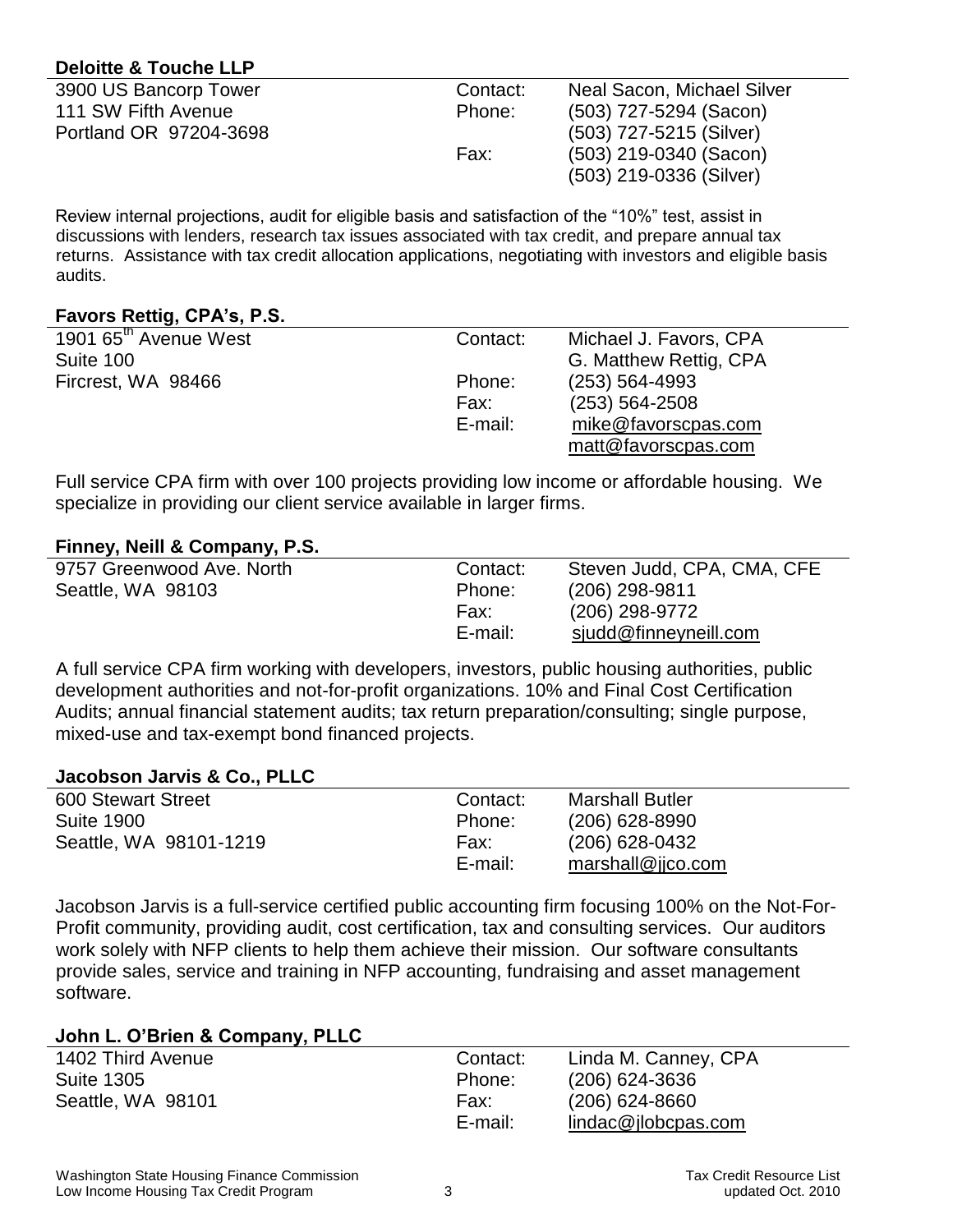10% Test, Final Cost Certification, Audits, Tax Return preparation and Financial statement audits

## **Kolp Lux & Hammack**

| 1715 114 <sup>th</sup> Avenue SE<br>Suite 220<br>Bellevue WA 98004 | Contact:<br>Phone:<br>Fax:            | <b>Robert Kolp</b><br>(425) 454-5430<br>(425) 454-2329                                  |
|--------------------------------------------------------------------|---------------------------------------|-----------------------------------------------------------------------------------------|
| <b>LeMaster &amp; Daniels PLLC</b>                                 |                                       |                                                                                         |
| 10 North Tenth Avenue<br>Yakima WA 98902                           | Contact:<br>Phone:<br>Fax:<br>E-mail: | <b>Ralph Conner</b><br>(509) 453-0123<br>(509) 453-0127<br>rconner@lemaster-daniels.com |

LeMaster & Daniels PLLC has experience with assisting on accounting and taxation matters in regard to developer and associated partnerships. Preparation of 10% and final certification process. Certification of construction costs and annual audit.

## **LeMaster & Daniels PLLC**

| 8817 East Mission<br>Spokane WA 99212                  | Contact:<br>Phone:<br>Fax:<br>E-mail: | Ardis Ribail<br>(509) 928-1714<br>(509) 928-1909<br>aribail@lemaster-daniels.com |
|--------------------------------------------------------|---------------------------------------|----------------------------------------------------------------------------------|
| <b>LeMaster &amp; Daniels PLLC</b>                     |                                       |                                                                                  |
| 800 Seafirst Financial Center                          | Contact:                              | Larry Wyatt                                                                      |
| West 601 Riverside                                     | Phone:                                | (509) 624-4315                                                                   |
| Spokane WA 99201-0614                                  | Fax:                                  | (509) 624-8874                                                                   |
|                                                        | E-mail:                               | lwyatt@lemaster-daniels.com                                                      |
| <b>McDirmid Mikkelsen &amp; Secrest PS</b>             |                                       |                                                                                  |
| 926 West Sprague                                       | Contact:                              | Ken Secrest/ Marcie Pettis                                                       |
| Suite 300                                              | Phone:                                | (509) 747-6154                                                                   |
| Spokane WA 99201-4015                                  | Fax:                                  | (509) 838-0508                                                                   |
|                                                        | E-mail:                               | kes@mmsps.com<br>mmsmarcie@aol.com                                               |
| Audits and accounting, tax, cost certification audits. |                                       |                                                                                  |

## **Nordberg Hammack Kolp & Cash, PS**

| $\overline{915}$ 118 <sup>th</sup> Avenue SE | Contact: | Robert A. Kolp, CPA/Scott M. Nordberg, CPA, |
|----------------------------------------------|----------|---------------------------------------------|
| Suite 280                                    |          | CMA                                         |
| Bellevue, WA 98005                           | Phone:   | (425) 450-9995                              |
|                                              | Fax:     | (425) 450-9994                              |
|                                              | E-mail:  | bakcpa@nhkc-cpa.com                         |
|                                              |          | smncpa@nhkc-cpa.com                         |

Full-service CPA firm specializing in low income housing including 10% Test Cost Certification Audits, Final Cost Certification Audits, Tax Preparation/Consulting & Financial Statement Audits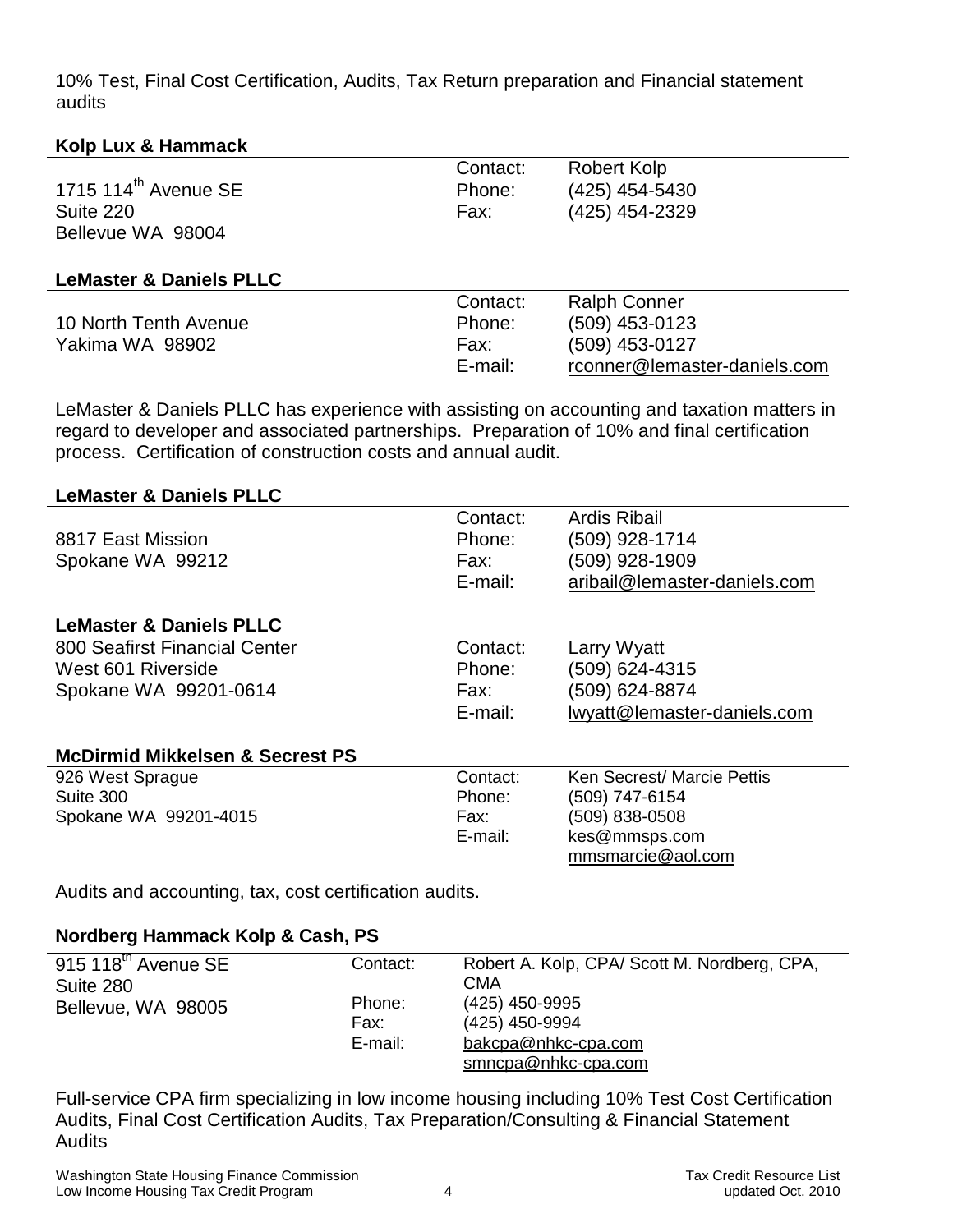## **Novogradac & Company LLP**

| Contact: | <b>Stephen Tracy</b>     |
|----------|--------------------------|
| Phone:   | $(415)$ 356-8010         |
| Fax:     | $(415)$ 356-8001         |
| E-mail:  | stephen.tracy@novoco.com |
|          |                          |

10% Test Cost Certification Audits, Final cost Certification Audits, Tax Return Preparation/Consulting, Financial Statement Audits, Appraisal Services, Consulting Services (e.g., IRS section 42), and Tax Credit application preparation.

| <b>Reznick Fedder &amp; Silverman CPAs PC</b> |          |                  |
|-----------------------------------------------|----------|------------------|
| 5607 Glenridge Drive                          | Contact: | Edward Lusk, Jr. |
| Suite 500                                     | Phone:   | (404) 847-9447   |
| Atlanta GA 30342                              | Fax:     | (404) 847-9495   |

Forecasts, Cost Certifications, Annual Audits. 10% Carryover Certifications, Section 42 compliance testing and instruction, NOI Audits, Consulting (i.e., Tax and Transacting), Tax Return Preparation.

## **Squires Maddux & Company, PLLC**

| 100 Second Avenue S | Contact: | John Maddux/Gary Squires      |
|---------------------|----------|-------------------------------|
| Suite 270           | Phone:   | (425) 712-0515                |
| Edmonds, WA 98020   | Fax:     | (425) 778-0448                |
|                     |          | E-Mail john@squiresmaddux.com |

Ten percent carryover certifications, final cost certifications, audits and tax return preparation

## **Terry & Company, P.C.**

| Contact:<br>Thomas Davis, CFE/Alan Terry, CPA |
|-----------------------------------------------|
| $(303)$ 831-1904<br>Phone:                    |
| $(303)$ 831-4948<br>Fax:                      |
| E-Mail tdavis@terryandcompany.com             |
| aterry@terryandcompany.com                    |
|                                               |

Ten percent carryover certifications, final cost certifications, audits, consulting services and tax return preparation

#### **Watson & McDonell, PLLC**

| <b>600 University Street</b> | Contact: | Lillian McDonell/Susan Reilly |
|------------------------------|----------|-------------------------------|
| <b>Suite 2828</b>            | Phone:   | (206) 624-2380 ext. 104       |
| Seattle, WA 98101            | Fax:     | $(206)$ 382-3558              |
|                              | E-Mail   | lillian@watsoncpas.com        |
|                              |          | susan@watsoncpas.com          |

10% Test Cost Certification Audits; Final Cost Certification Audits, Tax Return preparation; Financial Statement Audits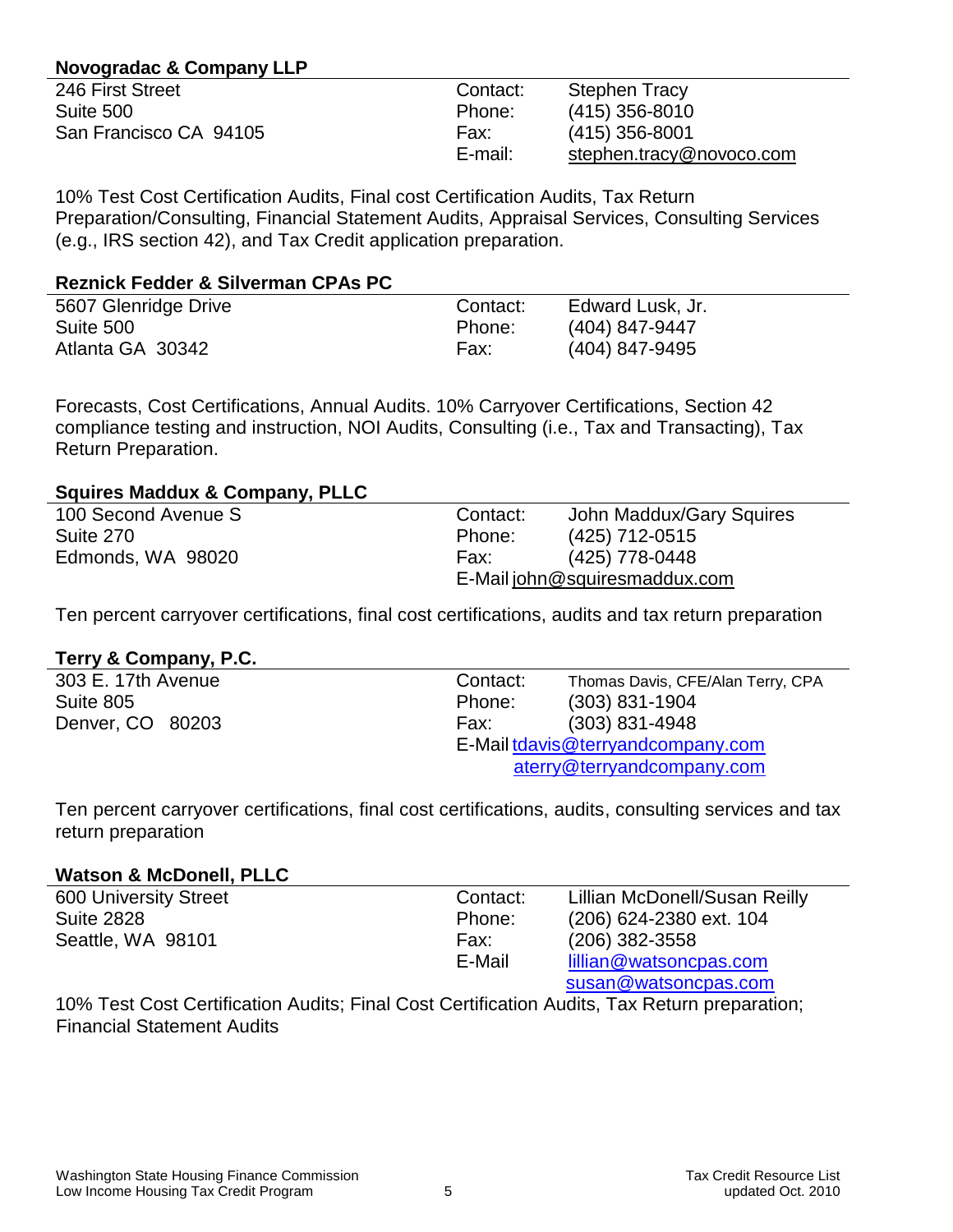# ATTORNEYS

## **Bjornson Law Offices PC**

|                          | Contact: | David Bjornson          |
|--------------------------|----------|-------------------------|
| 2809 Great Northern Loop | Phone:   | (406) 721-8896          |
| Suite 100                | Fax:     | $(406)$ 541-8900        |
| Missoula MT 59808        | E-mail:  | bjorlaw@bjornsonlaw.com |

David Bjornson is a CPA and an attorney. Has represented owners, developers and non-profit entities in the acquisition, development, construction and financing of affordable housing. Experienced in advising clients on projects in WA, MT, OK and TX. Has a Masters of Law in taxation from NYU, and practiced law in Seattle with the accounting firm of Touche, Ross & Co., and the law firm of Bogle & Gates.

#### **Cairncross & Hempelmann, PS**

|                        | Contact: | Shaun A. Grill       |
|------------------------|----------|----------------------|
| 524 Second Avenue      | Phone:   | $(206)$ 587-0700     |
| Suite 500              | Fax:     | $(206)$ 587-2308     |
| Seattle, WA 98104-2323 | E-mail:  | sgill@cairncross.com |

Legal representation specializing in tax credit financings, including historic tax credits, low income tax credits, redevelopment tax credits, new markets tax credits, 1031 exchanges and 1031 tenant-in-common syndications.

#### **Debora Juarez- Williams Kastner**

|                              | Contact: | Debora Juarez-Williams Kastner |
|------------------------------|----------|--------------------------------|
| <b>Two Union Square</b>      | Phone:   | $(206)$ 628-6781               |
| 601 Union Street, Suite 4100 | Fax:     | $(206)$ 628-6611               |
| Seattle, WA 98101            | E-mail:  | djuarez@williamsKastner.com    |

A Full Service law firm with extensive experience in LIHTC, Housing Bonds, and Nonprofit Housing programs

#### **Drummond Woodsum & MacMahon**

|                            | Contact: | Greg Sample        |
|----------------------------|----------|--------------------|
| 235 Commercial Street      | Phone:   | (800) 727-1941     |
| PO Box 9781                | Fax:     | (207) 772-3762     |
| Portland, Maine 04104-5081 | E-mail:  | gsample@dwnlaw.com |

In its Indian Law Group, Drummond Woodsum & MacMahon has more than 50 years experience representing Indian tribes, tribal housing authorities, and responsible developers doing business with tribes, including complex tax and commercial financing transactions. In the last 15 years, the firm has also represented housing authorities, non-profit and for-profit developers, lenders or tax credit investors in nearly 100 tax credit- and/or bond-financed lowincome housing projects in a number of states. Working with local counsel, Drummond Woodsum has a particular interest in working for tribes, their TDHEs, or other parties to tribal housing projects financed with bonds or tax credits.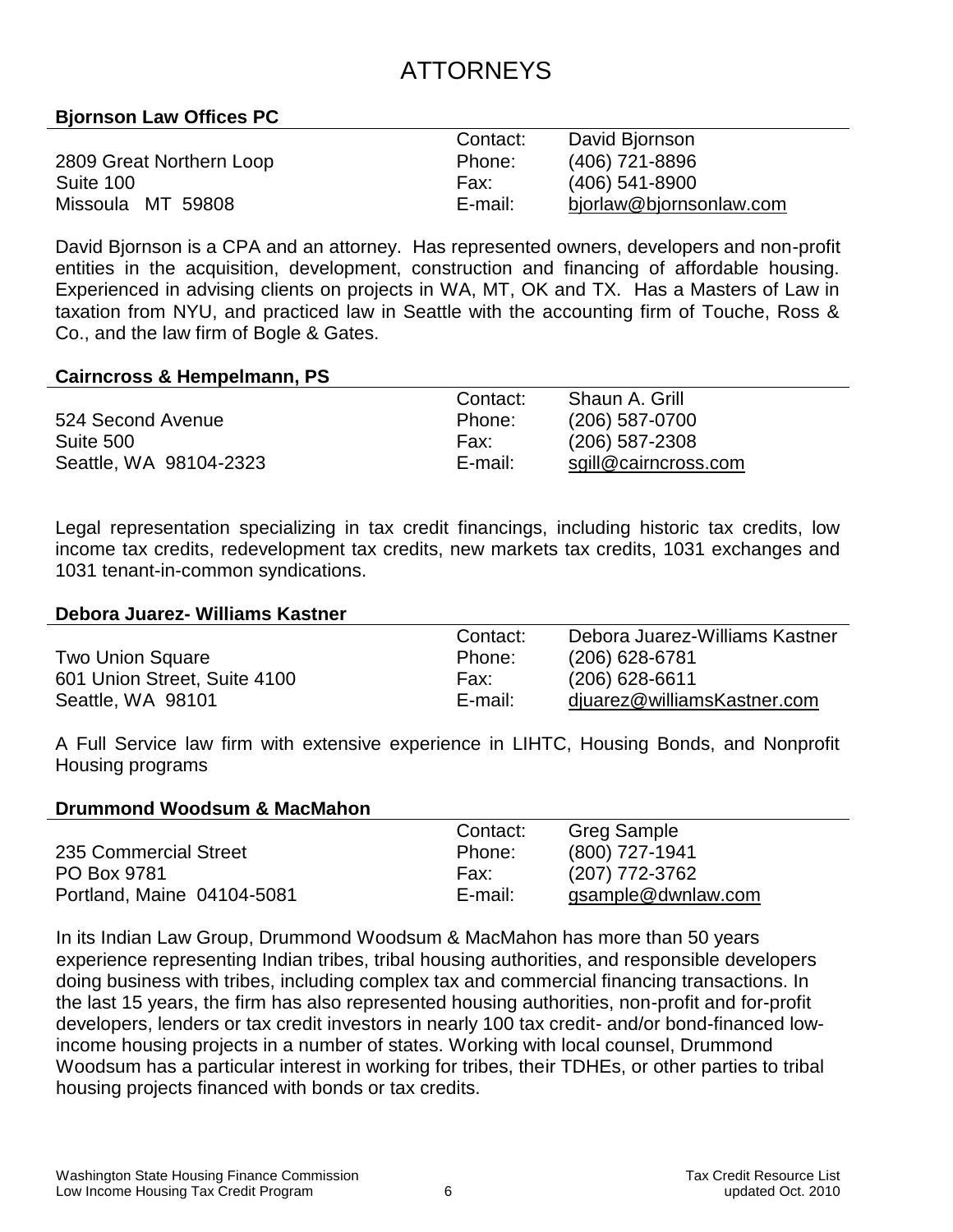## **Foster Pepper & Shefelman PLLC**

| 1111 Third Avenue              | Contact: | Deborah Winter   |
|--------------------------------|----------|------------------|
| <b>Suite 3400</b>              | Phone:   | (206) 447-4400   |
| Seattle WA 98101               | Fax:     | (206) 447-9700   |
|                                | E-mail:  | wintd@foster.com |
| Foster Pepper & Shefelman PLLC |          |                  |
| 422 West Riverside Avenue      | Contact: | <b>Jeff Nave</b> |
| <b>Suite 1310</b>              | Phone:   | (509) 777-1601   |
| Spokane, WA 99201-0302         | Fax:     | (800) 533-2202   |
|                                | E-mail:  | navej@foster.com |

FP&S provides legal representation of housing authorities, nonprofit and for-profit organizations, tribal entitles and equity investors on tax credit projects and on bond financings. Tax Credit experience includes HOPE VI mixed finance projects, tribal housing projects involving NAHASDA funds, tax-exempt general partners, and "4%" credits for bond-financed buildings.

#### **Garvey Schubert & Barer**

| 18 <sup>th</sup> Floor   | Contact: |                  |
|--------------------------|----------|------------------|
| Second & Seneca Building | Phone:   | $(206)$ 816-1342 |
| Seattle, WA 98101-2939   | Fax:     | $(206)$ 464-0125 |

Garvey Schubert Barer provides the full range of legal services with respect to affordable housing transactions. Ruth Sparrow represents public housing authorities, and private and nonprofit developers and investors in mixed finance, low-income housing and historic rehabilitation tax credit transactions nationwide, primarily with respect t tax credit and HUD issues. Lori Salzarulo represents developers of affordable housing with respect to real estate acquisition and development, and financing.

## **Hawkins Delafield & Wood LLP**

| One Embarcadero Center, Suite 3820 | Contact: | John O. Renken |
|------------------------------------|----------|----------------|
| San Francisco, CA 94111            | Phone:   | (415) 486-4212 |
|                                    | Mobile:  | (415) 793-8484 |

Hawkins Delafield & Wood LLP is the number one Bond Counsel firm in the country with respect to housing financings. Since 1980, Hawkins has served as Bond Counsel for more than 1,850 housing bond issues aggregating more than \$77.4 billion, more than any other firm.

## **Kantor Taylor Nelson Boyd & Evatt PC**

| 1501 Fourth Avenue | Contact: | Mark Kantor      |  |
|--------------------|----------|------------------|--|
| <b>Suite 1610</b>  | Phone:   | $(206)$ 625 9898 |  |
| Seattle WA 98101   | Fax:     | $(206)$ 625-9951 |  |

Legal services include preparation and/or review of real estate acquisition documents, preparation and negotiation of developer, construction and management agreements, review of proposed equity financing commitments and preparation of all equity financing documents, including partnership agreements, legal opinions, tax opinions and related documents.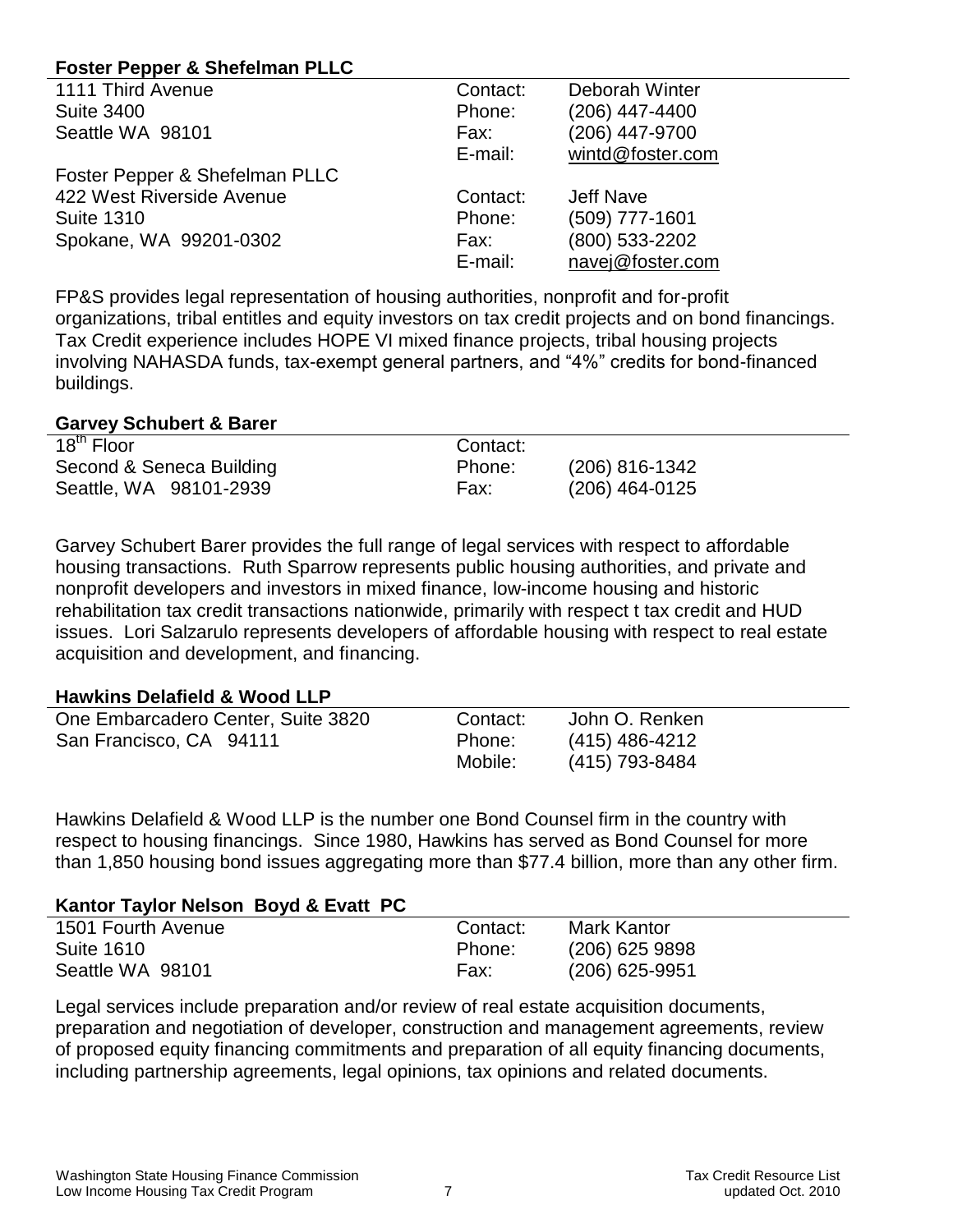| Law Offices of Gary E. Suoja |         |                     |
|------------------------------|---------|---------------------|
| 200 First Avenue West        | Phone:  | (206) 505-7995      |
| Suite 403                    | Fax:    | (206) 505-7994      |
| Seattle WA 98119             |         |                     |
|                              |         |                     |
| <b>Linda Moore</b>           |         |                     |
| 5880 South Mutiny Bay Road   | Phone:  | (360) 331-2406      |
| Freeland WA 98249            | Fax:    | (360) 331-3427      |
|                              | E-mail: | Igmoore@whidbey.com |

Full range of legal services and financial consultation relating to low-income housing.

## **Miller Nash LLP**

| 3500 US Bancorp Tower          | Contact: | <b>Ronald Shellan</b>  |
|--------------------------------|----------|------------------------|
| 111 SW Fifth Avenue, Ste. 3500 | Phone:   | $(503)$ 205-2541       |
| Portland OR 97204-3699         | Fax:     | $(503)$ 224-0155       |
|                                | E-mail:  | shellan@millernash.com |

A Law firm providing legal services relating to financing, developing and syndicating lowincome Section 42 housing projects.

## **Christopher K. Robinson**

| Contact: | Christopher K. Robinson |
|----------|-------------------------|
| Phone:   | $(503)$ 635-9330        |
| Fax:     | $(503)$ 635-9010        |
| E-mail:  | $chris@prl-tax.com$     |
|          |                         |

Property tax consulting and representation; Specific expertise on valuation of affordable housing for tax purposes.

## **Ruth S. Sparrow**

| 926 24th Way SW   | Contact: | Ruth S. Sparrow         |
|-------------------|----------|-------------------------|
| <b>PO Box 187</b> | Phone:   | $(360)$ 943-8320        |
| Olympia, WA 98507 | Fax:     | $(360)$ 943-6150        |
|                   | E-mail:  | sparrow@owensdavies.com |

Representation of non-profit and for-profit developers, public housing authorities, investor and syndicators I low-income housing tax credit transactions, including real estate acquisition, finance, tax credit equity, construction, property management, and compliance with HUD policy. Ruth S. Sparrow formerly served as Vice Chair of the Government Assisted and Affordable Housing Group of Wolf Block Schorr and Solis-Cohen, LLP, a large Philadelphia law firm and has represented clients in affordable housing and historic rehabilitation tax credit transactions in various states nationwide.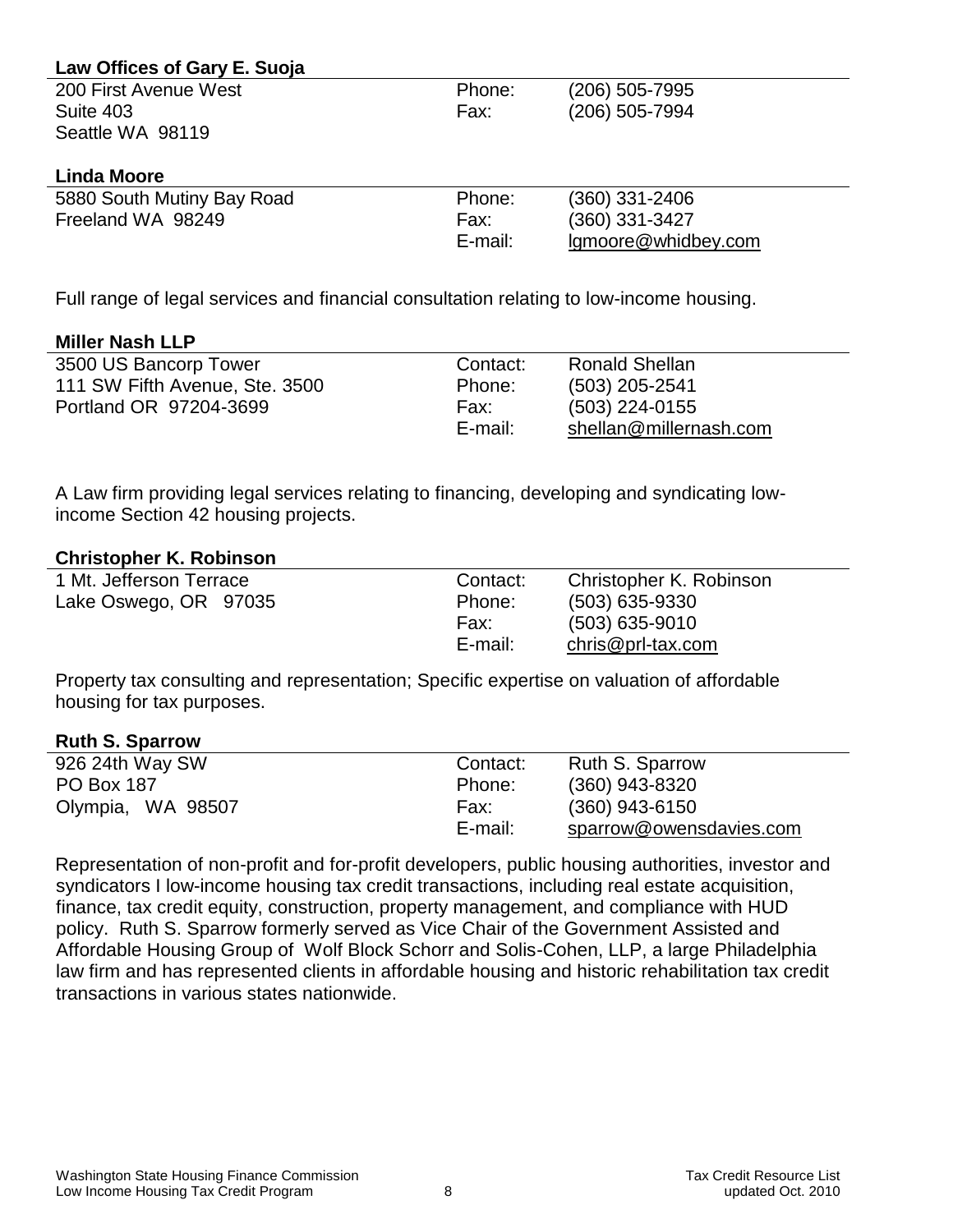## **Robert J. Sullivan PC**

| One SW Columbia   | Contact: | <b>Robert Sullivan</b> |
|-------------------|----------|------------------------|
| <b>Suite 1600</b> | Phone:   | $(503)$ 226-6400       |
| Portland OR 97258 | Fax:     | (503) 226-0892         |
|                   | E-mail:  | robslaw@spiritone.com  |

Representing owners, developers, investors, governmental agencies and nonprofit entities in the acquisition, development, construction and financing (bonds and/or tax credits) of affordable housing. Experienced in advising clients in the production of over \$300 million in affordable housing.

#### **University of Washington Clinical Law Program**

| 4045 Brooklyn Avenue NE | Contact: | Lori Salzarulo      |
|-------------------------|----------|---------------------|
| Box 354563              | Phone:   | $(206)$ 543-3434    |
| Seattle WA 98105        | Fax:     | (206) 685-2388      |
|                         | E-mail:  | lorisalz@u.wash.edu |

Third year law students, under the supervision of an attorney, provide low or no-fee legal services to nonprofit developers of affordable housing.

#### **Wolfe Thompson PS**

| 1200 5th Avenue   | Contact: | Steven Wolfe-Thompson |
|-------------------|----------|-----------------------|
| Suite 625         | Phone:   | (206) 292-3030        |
| Seattle, WA 98101 | Fax:     | (702) 995-0155        |
|                   | E-mail:  | wolfe@wolfelawyer.com |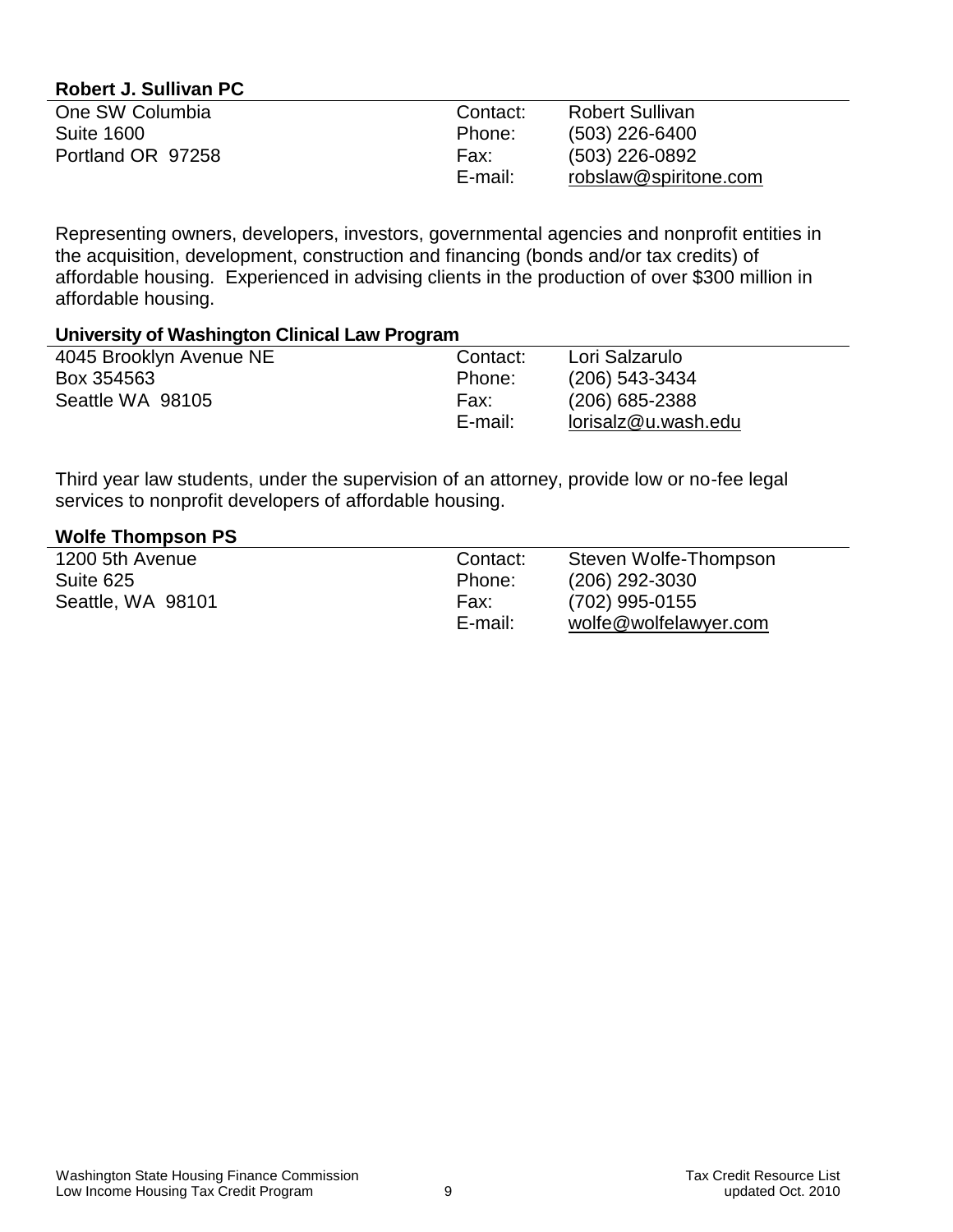# CONSULTANTS

## **The Allied Group Inc**

| 14405 SE 36 <sup>th</sup> Street | Contact: | Sloan Jordan, Melissa Koenig |
|----------------------------------|----------|------------------------------|
| Suite 300                        | Phone:   | (425) 562-9292               |
| Bellevue WA 98006                | Fax:     | (425) 746-0281               |
|                                  | E-mail:  | sloanj@aol.com,              |
|                                  |          | melallied@aol.com            |

Consulting and full-service property management company with portfolio of Bond, HUD, Tax Credit, and Conventional properties.

## **April Michael Consulting**

| Hayden, ID 83835 | Contact: | <b>April Michael</b> |
|------------------|----------|----------------------|
|                  | Phone:   | $(208)$ 660-4189     |
|                  | Fax:     | (888) 878-4088       |
|                  | E-mail:  | aprilm82@live.com    |

Services include: thorough reviews of move in & annual recertification's in accordance with LIHTC/Bond/HOME/Sec8 yearly audits

## **Beacon Development Group**

| 1221 East Pike Street | Contact: | <b>Paul Purcell</b>      |  |
|-----------------------|----------|--------------------------|--|
| Suite 300             | Phone:   | $(206) 860 - 2491$       |  |
| Seattle, WA 98122     | Fax:     | (206) 860-2094           |  |
|                       | E-mail:  | paulp@beacondevgroup.com |  |

We provide superior consulting, development management, housing development, and planning services to non-profit, public and faith-based organizations dedicated to building affordable housing and healthy communities. Our services include: site identification, assessment and acquisition assistance, feasibility studies, construction management services, investor identification and negotiation, public and private construction and permanent funding applications and negotiations, and organizational assessment.

## **CB Richard Ellis**

| 1420 5th Avenue   | Contact: | Jerry Low          |
|-------------------|----------|--------------------|
| <b>Suite 1700</b> | Phone:   | $(206)$ 292-6160   |
| Seattle, WA 98101 | Fax:     | $(206)$ 292-6033   |
|                   | E-mail:  | jerry.low@cbre.com |

The HUD/Affordable Housing Group of CB Richard Ellis serves owners of affordable multi-housing, HUD-regulated and LIHTC properties throughout the country. We provide industry leading real estate advisory services, portfolio analysis, strategic financial evaluation, and real estate brokerage.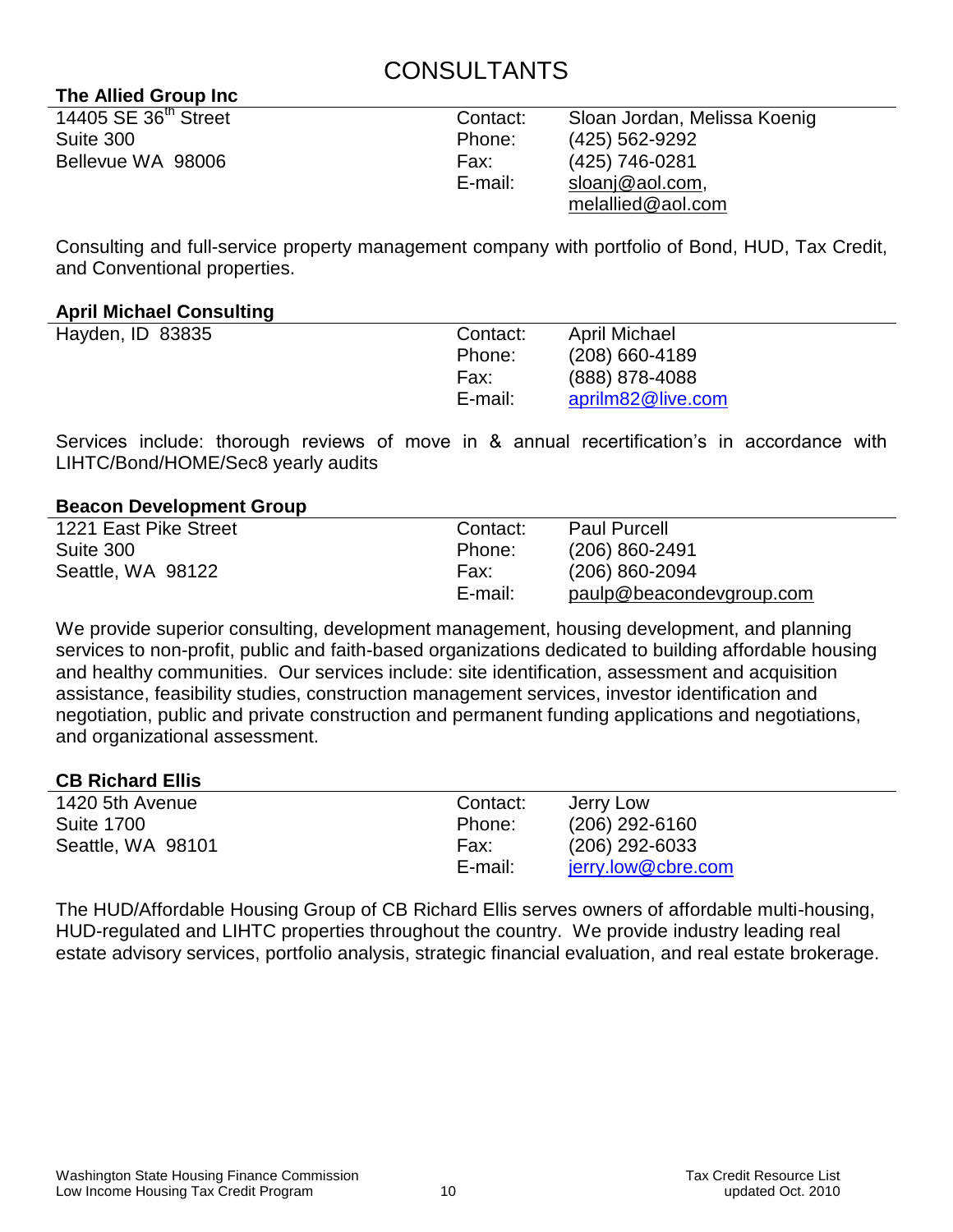| <b>CC Consulting</b> |          |                   |
|----------------------|----------|-------------------|
| 2961 Riviera Blvd.   | Contact: | Roxanna Nanto     |
| Malaga, WA 98828     | Phone:   | (509) 665-9787    |
|                      | Fax:     | $(509)$ 664-6437  |
|                      | E-mail:  | nanto@televar.com |

Project development and financial consulting. All aspects of development process including site or property acquisition, public and private loan and grant funding applications, coordinate development team, construction management, organizational planning and capacity building.

## **Capital Real Estate Group, LLC**

| 3905 Martin Way East, Ste. D2 | Contact: | Nathan Peppin        |
|-------------------------------|----------|----------------------|
| Olympia, WA 98503             | Phone:   | $(360)$ 556-5896     |
|                               | E-mail:  | n.peppin@comcast.net |

Providing expert consulting services to private and public entities developing affordable housing. Services include feasibility analysis, site/project acquisition and development assistance, investor identification and proposal analysis, RFP and RFQ development, an capital structure planning, application submissions and negotiations.

## **Common Ground**

| 419 Occidental Ave S., # 201 | Contact: | Lynn Davison     |
|------------------------------|----------|------------------|
| Seattle WA 98104             | Phone:   | $(206)$ 461-4500 |
|                              | Fax:     | (206) 461-3871   |

Development and financial services. Assist in all phases of the development process, including site acquisitions, private and public loan applications, assembling and coordinating the development team, construction management and property management.

#### **Insite Construction LLC**

| 9029 $44^{\text{th}}$ Avenue NE | Contact: | Adam Diskin        |
|---------------------------------|----------|--------------------|
| Seattle, WA 98115               | Phone:   | $(805)681 - 3111$  |
|                                 | Fax:     | $(805)681 - 3110$  |
|                                 | E-mail:  | adam@insitegrp.com |

General contractor and construction manager specializing in tax credit rehab and new construction; Complete understanding of placed-in-service and tax credit requirements; Assistance with due diligence, budgeting, planning and zoning, building permits and asset management during construction.

#### **Integrated Solutions**

| 5880 South Mutiny Bay Road | Contact: | Linda Moore         |
|----------------------------|----------|---------------------|
| Freeland WA 98249          | Phone:   | $(360)$ 331-2406    |
|                            | Fax:     | $(360)$ 331-3427    |
|                            | E-mail:  | Igmoore@whidbey.com |
|                            |          |                     |

Applications, financial consultation, compliance, partnerships.

## **Leora Consulting Group LLC**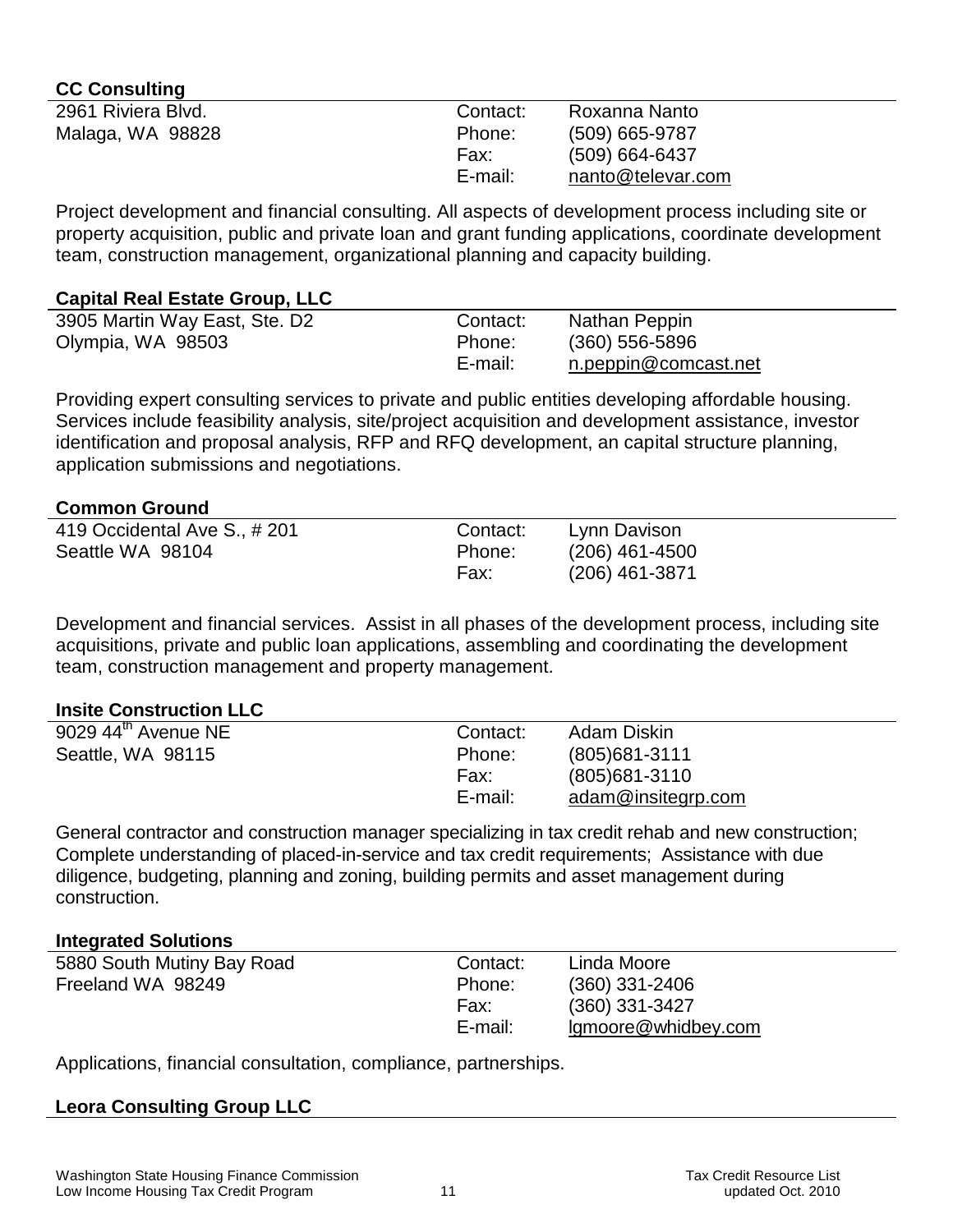| 1776 NE $62nd$ Street | Contact: | Miriam Sevy, President |
|-----------------------|----------|------------------------|
| Seattle, WA 98115     | Phone:   | $(206)$ 527-8448       |
|                       | Fax:     | (206) 527-2051         |
|                       | E-mail:  | msevy@leora.com        |

Leora Consulting Group LLC is a multi-disciplinary consulting practice that offers expertise and assistance for non-profit, municipal and private clients in a number of areas, Including: banking services/debt issuance; organization counseling; training & education; financial analysis; business planning; property development; systems design/implementation and capacity building.

### **Low Income Housing Institute**

| 2407 First Avenue      | Contact: | Sharon Lee              |
|------------------------|----------|-------------------------|
| Suite 200              | Phone:   | (206) 443-9935 ext. 111 |
| Seattle, WA 98121-1311 | Fax:     | $(206)$ 443-9851        |
|                        | E-mail:  | sharonl@lihi.org        |

Provides development and financial consulting. Addresses all aspects of development process, including site acquisition, loan applications, applications for other sources of funding, coordination of the development team, construction management, and property management.

## **National Tax Credit Property Advisors of Marcus & Millichap**

| 1420 $5^{\text{th}}$ Avenue | Contact: | Michaelene Nordfors |
|-----------------------------|----------|---------------------|
| <b>Suite 1600</b>           | Phone:   | (206) 826-5700      |
| Seattle, WA 98101           | Fax:     | $(206)$ 826-5775    |
|                             | E-mail:  | info@mm-ntcpa.com   |
|                             |          |                     |

NTCPA provides analysis, underwriting and disposition services for LIHTC properties nationwide.

#### **Network Consulting & Management**

| 3715 Wilkinson Lane  | Contact: | James W. Frymier, Jr. |
|----------------------|----------|-----------------------|
| Gig Harbor, WA 98335 | Phone:   | $(253)$ 851-5575      |
|                      | Fax:     | $(253)$ 858-2498      |
|                      | E-mail:  | ncm@ncmltd.com        |
|                      |          |                       |

Development and consulting services for the senior housing, senior independent living and senior assisted living industries

#### **Nova Investment Realty Analysis**

| Contact: | <b>Maureen Guthner</b> |
|----------|------------------------|
| Phone:   | $(503)$ 266-2880       |
| Fax:     | $(503)$ 266-2884       |
| E-mail:  | mguthner@canby.com     |
|          |                        |

Appraisals and Market Studies for LIHTC, HUD & Rural Development; Affordable & Seniors Housing Specialist in Oregon, Washington and California

## **Office of Rural & Farmworker Housing (ORFH)**

| 1400 Summitview Ave. | Contact: | <b>Marty Miller</b> |
|----------------------|----------|---------------------|
| Suite 203            | Phone:   | (509) 248-7014      |
| Yakima, Wa 98902     | Fax:     | (509) 575-3845      |
|                      | E-mail:  | martym2@orfh.org    |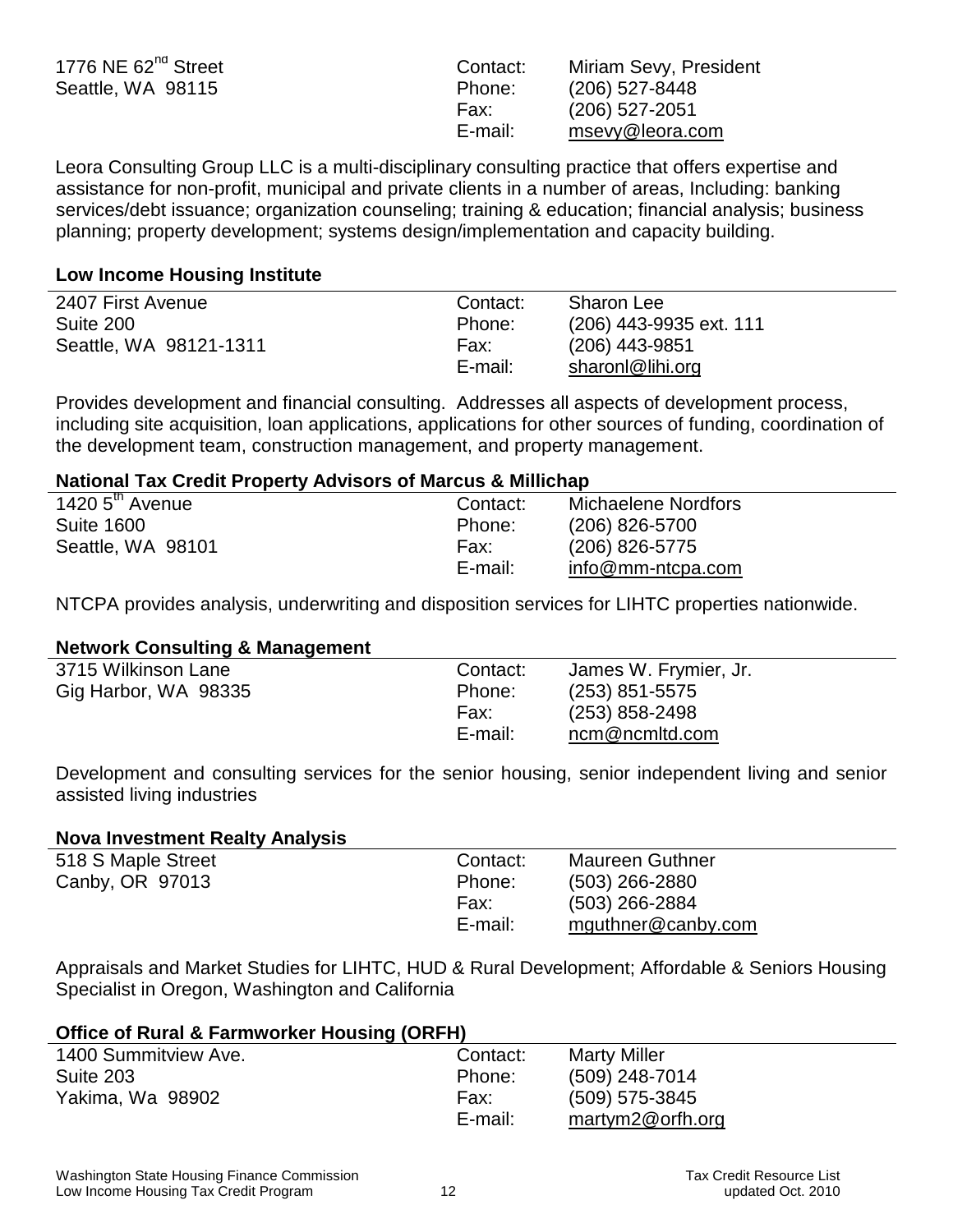ORFH provides direct, comprehensive, low-income housing development services to local nonprofits, housing authorities, municipalities and other organizations and individuals with a primary focus on multi-family rental housing and related facilities for farmworker households. All necessary services to obtain capital financing and assure high quality housing construction and management are provided.

#### **Overland, Pacific & Cutler, Inc.**

| 100 W. Broadway      | Contact: | Natasa Lenic           |
|----------------------|----------|------------------------|
| Suite 500            | Phone:   | (562) 304-2000         |
| Long Beach, CA 90802 | Fax:     | (562) 304-2020         |
|                      | E-mail:  | nlenic@opcservices.com |

Relocation plan preparation, tenant relocation consulting, and property management services

## **Property Dynamics**

| 15625 NE 191 <sup>st</sup> Street | Contact: | <b>Greg Fahey</b> |
|-----------------------------------|----------|-------------------|
| Woodinville WA 98072              | Phone:   | (425) 489-9780    |
|                                   | Fax:     | (425) 806-0760    |
|                                   | E-Mail:  | propdyn@aol.com   |

Market feasibility studies for Low-Income Housing Tax Credit, Rural Development, and conventional multi-family projects located in Washington and other states.

#### **Property Research Limited**

|                         | Contact: | Christopher K. Robinson |
|-------------------------|----------|-------------------------|
| 1 Mt. Jefferson Terrace | Phone:   | $(503)$ 635-4995        |
| Lake Oswego, OR 97035   | Fax:     | $(503)$ 635-9010        |
|                         | E-Mail:  | $chris@prl-tax.com$     |

Property tax consulting and representation; specific expertise on valuation of affordable housing for tax purposes.

#### **Salter Ltd.**

|                    | Contact: | <b>Beth Hodges</b>   |
|--------------------|----------|----------------------|
| 2973 Cleveland Rd. | Phone:   | $(330)$ 345-7077     |
| Wooster, OH 44691  | Fax:     | $(330)$ 345-7088     |
|                    | E-Mail:  | saltersvcs@yahoo.com |

File/Tenant compliance with Section 42 and HUD regulations; extensive experience with qualifying & certifying tenants with layered program requirements and fair housing

#### **The Siegel Group, Inc.**

| Contact | <b>Ginger Brown-McGuire</b> |
|---------|-----------------------------|
| Phone:  | $(512)$ 231-1077            |
| Fax:    | (512) 231-1078              |
| E-Mail: | gbrownmcguire@siegelgrp.com |
|         |                             |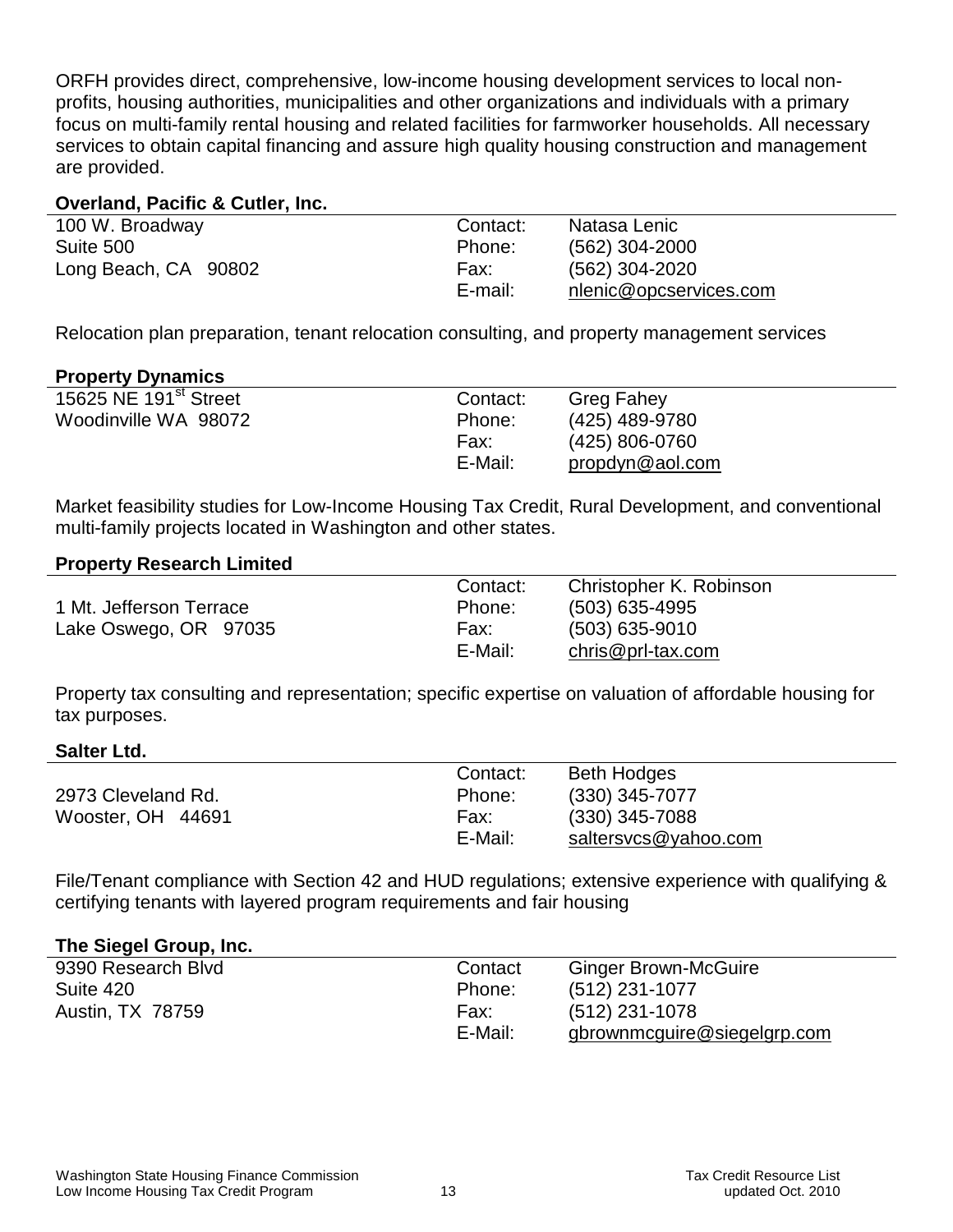The Siegel Group is an alliance of highly skilled, knowledgeable and experienced real estate development, finance and analysis professionals with extensive experience in the evaluation, financing , development, construction and disposition of real estate nationwide. We presently perform market studies for Key Housing Capital and MuniMae Midland and developers throughout the nation. Our market studies include a thorough analysis of the market area, area demographics, and hosing and demand analysis.

### **Shelter Capital Corporation**

| 1326 Bellevue Way NE   | Contact: | <b>Mark Miller</b> |
|------------------------|----------|--------------------|
| Number 6               | Phone:   | $(425)$ 451-8255   |
| Bellevue WA 98004-3685 | Fax:     | (425) 462-1921     |

Tax Credit applications, securing debt financing, securing equity financing, management consulting, joint ventures between for-profit and nonprofit sponsors, below-market interest rate loan and grant applications.

#### **Shelter Resources, Inc.**

| 2223 112th Ave. NE, | Contact: | Len Brannen                  |
|---------------------|----------|------------------------------|
| Suite 102           | Phone:   | (425) 454-8205               |
| Bellevue, WA 98004  | Fax:     | (425) 455-8546               |
|                     | E-mail:  | lenb@shelterresourcesinc.com |

For profit affordable housing developer who actively seeks joint venture relationships with non-profit affordable housing sponsors; brings resources and experience to the table

## **Sound Finance Group Inc**

| 1212 East Newton Street | Contact: | Joan Egan      |
|-------------------------|----------|----------------|
| Seattle WA 98102        | Phone:   | (206) 328-9251 |
|                         | Fax:     | (206) 726-1170 |
|                         | E-mail:  | imegan@msn.com |
|                         |          |                |

Project financial feasibility analysis, tax credit and grant applications, placement of tax credits and negotiations with syndicators, and structuring of taxable and tax-exempt bonds and loans.

#### **Sovereign Capital Resources LLC**

| 222 North Sepulveda Boulevard | Contact: | William Hoffman           |
|-------------------------------|----------|---------------------------|
| <b>Suite 2000</b>             | Phone:   | $(310)$ 335-2050          |
| El Segundo CA 90245           | Fax:     | $(310)$ 335-2030          |
|                               | E-mail:  | bill@sovereigncapital.com |

SCR provides comprehensive equity financing services for historic and affordable housing tax credit projects on a contingent basis.

#### **Sustainable Asset Solutions**

| 4328 SW Frontenae | Contact: | Keven Ruf/Julie Gwinn               |
|-------------------|----------|-------------------------------------|
| Seattle WA 98136  | Phone:   | (206) 898-5023/(206) 718-6901       |
|                   | E-mail:  | keven@sustainableassetsolutions.com |
|                   |          | Julie@sustainableassetsolutions.com |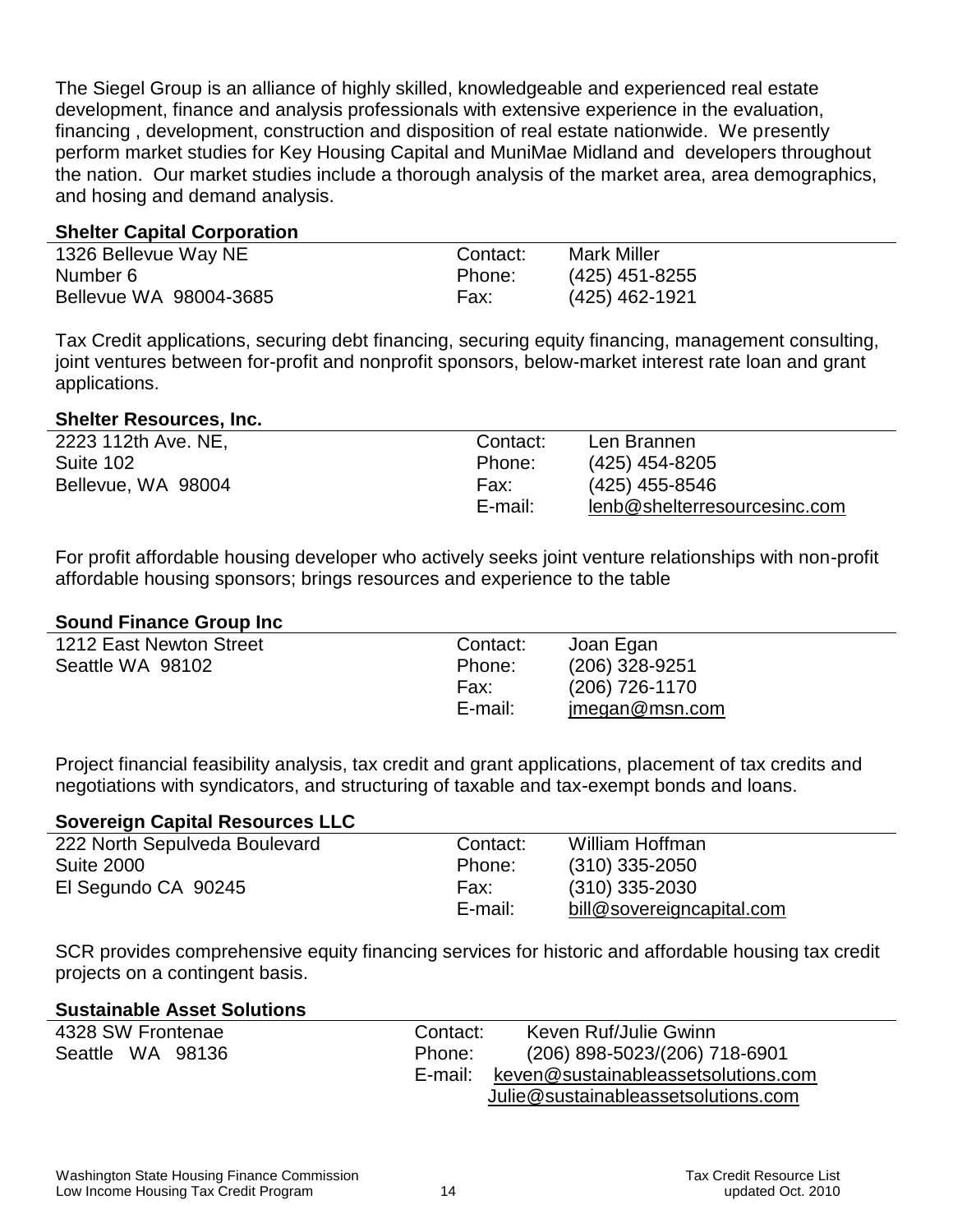Affordable housing asset management- specializing in helping owners and sponsors of affordable housing achieve and maintain the optimal operation of their property.

## **Trilogy Group Inc**

| --                      |          |                          |  |
|-------------------------|----------|--------------------------|--|
| 114 Second Avenue South | Contact: | Jim Brawner              |  |
| Suite 106               | Phone:   | (425) 778-2807           |  |
| Edmonds WA 98020        | Fax:     | (425) 778-4837           |  |
|                         | E-mail:  | jimb@trilogygroupinc.com |  |
|                         |          |                          |  |

Development, Acquisitions, Project Management, Construction Management and Asset Management. Preparation of financial feasibility analysis, tax credit applications, bond ratings, LP due diligence and cost certification/carryover documentation. Technical assistance planning and zoning, building permits, LP negotiations, partnership and bond documents, rehabilitation due diligence and property management.

#### **Williams & Associates**

| 307 Blanchard Street | Contact:        | <b>Pat Williams</b>                        |
|----------------------|-----------------|--------------------------------------------|
| Seattle WA 98121     | Phone:          | $(206)$ 448-3390                           |
|                      | Fax:<br>E-mail: | $(206)$ 448-3473<br>pat@wmsconsultants.net |

Full Project Management. Funding applications, oversight of all professional consultants, owner's representative during construction, coordination with limited partners, etc.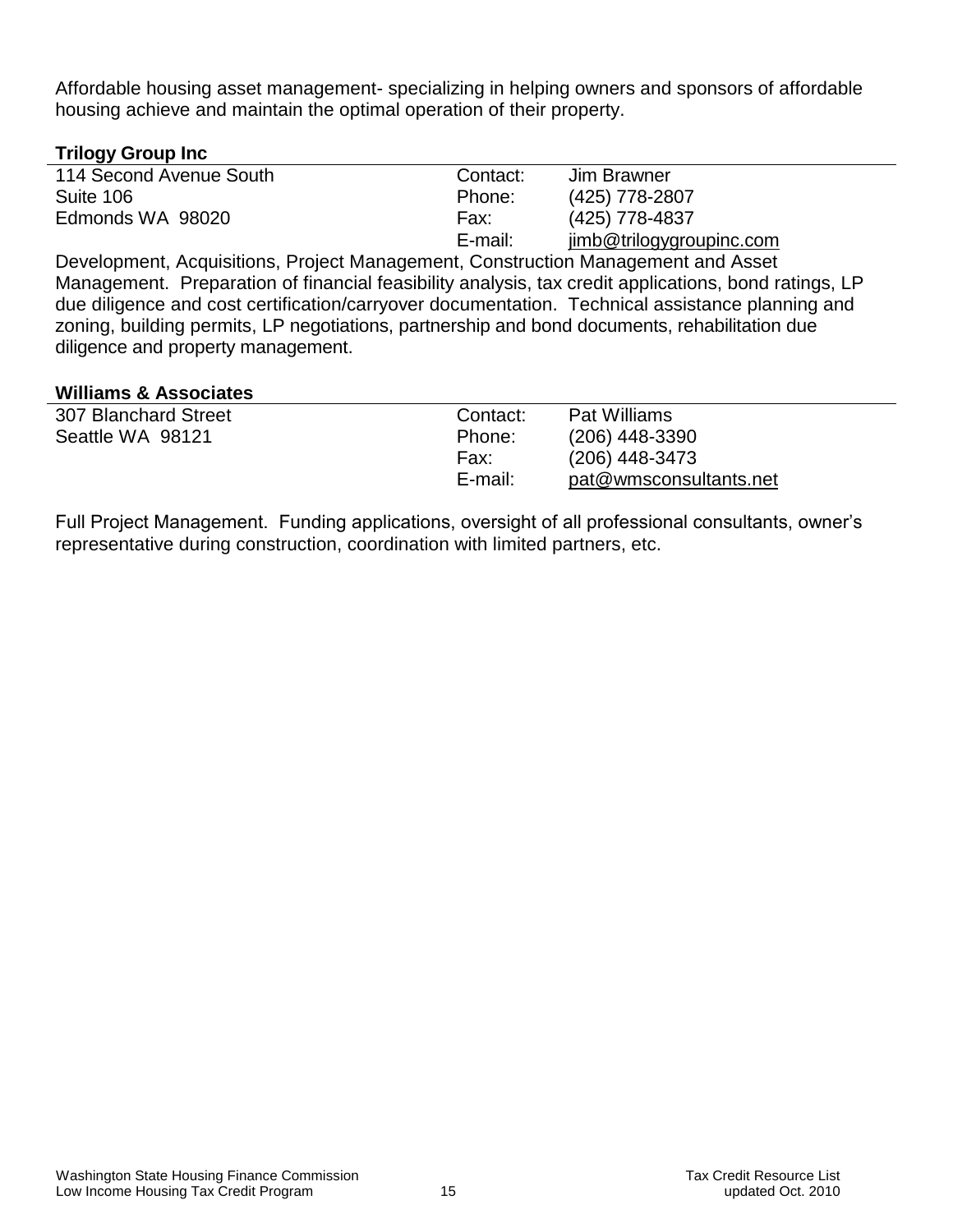# LENDERS

## **Bank of America Community Development Banking Group**

| 800 Fifth Avenue | Contact: | Jan Laskey                     |
|------------------|----------|--------------------------------|
| Floor 37         | Phone:   | $(206)$ 358-7617               |
| Seattle WA 98104 | Fax:     | $(206)$ 585-8404               |
|                  | E-Mail:  | jan.k.laskey@bankofamerica.com |

Construction, permanent, and bridge loans; credit enhancement; direct investments. FHLB member with access to Community Investment Program and Affordable Housing Program. Expertise in LIHTC Program and tax-exempt bond financing. Construction and permanent taxable and tax exempt financing is available.

## **Centerline Capital Group**

| 101 California Street, Suite 2075 | Contact: | <b>Peter Nichol</b>     |
|-----------------------------------|----------|-------------------------|
| San Francisco, CA 94111           | Phone:   | $(415)$ 439-6003        |
|                                   | Fax:     | $(415)$ 439-6019        |
|                                   | E-Mail:  | pnichol@centerline.com  |
| 18101 Von Karman Ave., Ste. 1900  | Contact: | Ronne Thielen           |
| Irvine, CA 92612                  | Phone:   | $(949)$ 263-6466        |
|                                   | Fax:     | (949) 442-2401          |
|                                   | E-Mail:  | rthielen@centerline.com |

Centerline Capital Group offer the full range of debt and equity products needed to finance affordable housing.

## **Continental Wingate Capital**

| 1010 Washington    | Contact: | Doug Canoose                 |
|--------------------|----------|------------------------------|
| Suite 200          | Phone:   | (360) 694-1322 Extension 104 |
| Vancouver WA 98660 |          | (800) 875-1322 Extension 104 |
|                    | Fax:     | $(360) 694 - 5218$           |
|                    | E-Mail:  | dcanoose@cwcapital.com       |
|                    |          |                              |

Construction and permanent financing for affordable housing; experienced in LIHTC and tax-exempt bonds for non-profit and for-profit borrowers.

## **EF & A Funding, L.L.C.**

| 4746 $11th$ Avenue NE | Contact: | <b>Jeff Stuart</b>     |
|-----------------------|----------|------------------------|
| Suite 102             | Phone:   | (800) 392-0711         |
| Seattle, WA 98105     | Fax:     | $(360)$ 705-0685       |
|                       | E-Mail:  | jstuart@efafunding.com |

Permanent loans up to 90% LTV, 1.10 DSCR with 30-year amortization. Seattle - based Fannie Mae DVS lender. Forward Rate Locks are available.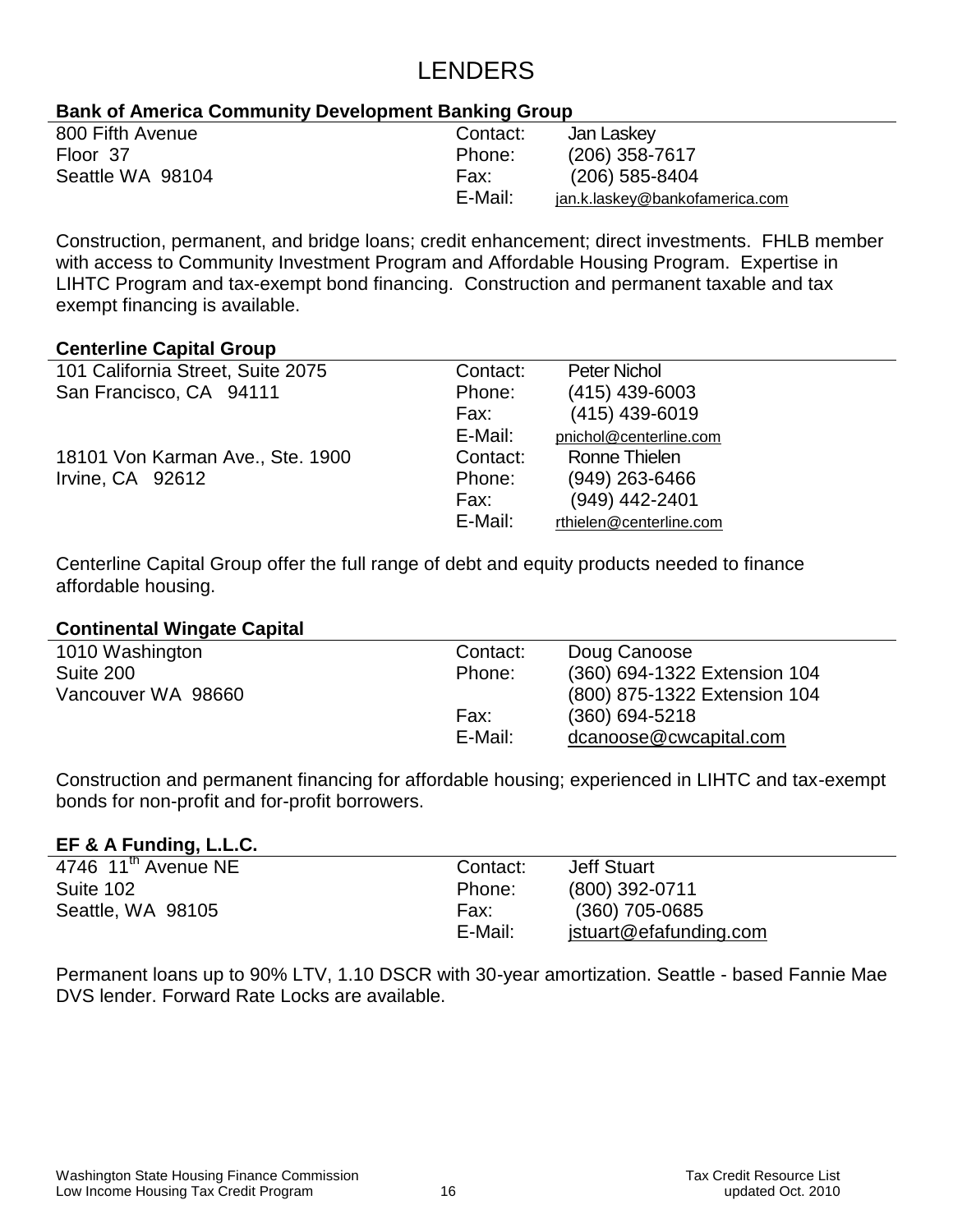#### **Impact Capital**

| 401 Second Avenue | Contact: | <b>Tess Colby</b>              |
|-------------------|----------|--------------------------------|
| Suite 301         | Phone:   | $(206)$ 658-2603               |
| Seattle, WA 98104 | Fax:     | $(206)$ 587-3230               |
|                   |          | E-Mail: tess@impactcapital.org |

Provides pre-development project financing for housing and community development throughout the State of Washington for nonprofit agencies. Some technical assistance, capacity grants, training, and financing also available. Also see LISC and NEF.

#### **Key Bank National Association**

| <b>Community Development Banking</b> | Contact:                              | Kathleen Pittis, V.P. |
|--------------------------------------|---------------------------------------|-----------------------|
| 1101 Pacific Avenue                  | Phone:                                | $(253)$ 305-7420      |
| Tacoma WA 98402                      | Fax:                                  | (253) 305-7944        |
|                                      | E-Mail: kathleen R Pittis@keybank.com |                       |

Bridge, construction and permanent financing ;FHLB member with access to CIP and AHP programs; Expertise in LIHTC program and tax exempt bond financing. Key Bank offers below market rate fixed rate, long term loans to for profit and non profit sponsors.

## **Local Initiatives Support Corporation (LISC)**

| 401 Second Avenue | Contact: | <b>Heyward Watson/Tess Colby</b> |
|-------------------|----------|----------------------------------|
| Suite 301         | Phone:   | (206) 658-2602 (Watson)          |
| Seattle WA 98104  |          | $(206)$ 658-2603 (Colby)         |
|                   | Fax:     | $(206)$ 587-3230                 |
|                   | E-Mail:  | heyward@impactcapital.org        |
|                   |          | tess@impatch.                    |

Lending - construction and bridge. Loans/grants/technical assistance provided. LISC is a national nonprofit social investment banker that provides loans, lines of credit, operating grants and technical assistance to non-profit community development agencies. See also National Equity Fund, WCDLF. Available in Puget Sound region.

#### **The Midland Companies**

| Contact: | David Olson          |  |
|----------|----------------------|--|
| Phone:   | $(800)$ 331-1534     |  |
| Fax:     | $(916) 658 - 0202$   |  |
| E-mail:  | dolson@gomidland.com |  |
|          |                      |  |

Construction, permanent, and bridge loans and tax-exempt bond credit enhancement.

#### **RMC Mortgage, Inc.**

| 12503 SE Mill Plain Blvd. | Contact: | Bruce James, Dale Rohl |
|---------------------------|----------|------------------------|
| Suite 120                 | Phone:   | $(360)$ 944-1440       |
| Vancouver, WA 98684       | Fax:     | $(360)$ 944-0969       |
|                           | E-mail:  | rmcmortgage@msn.com    |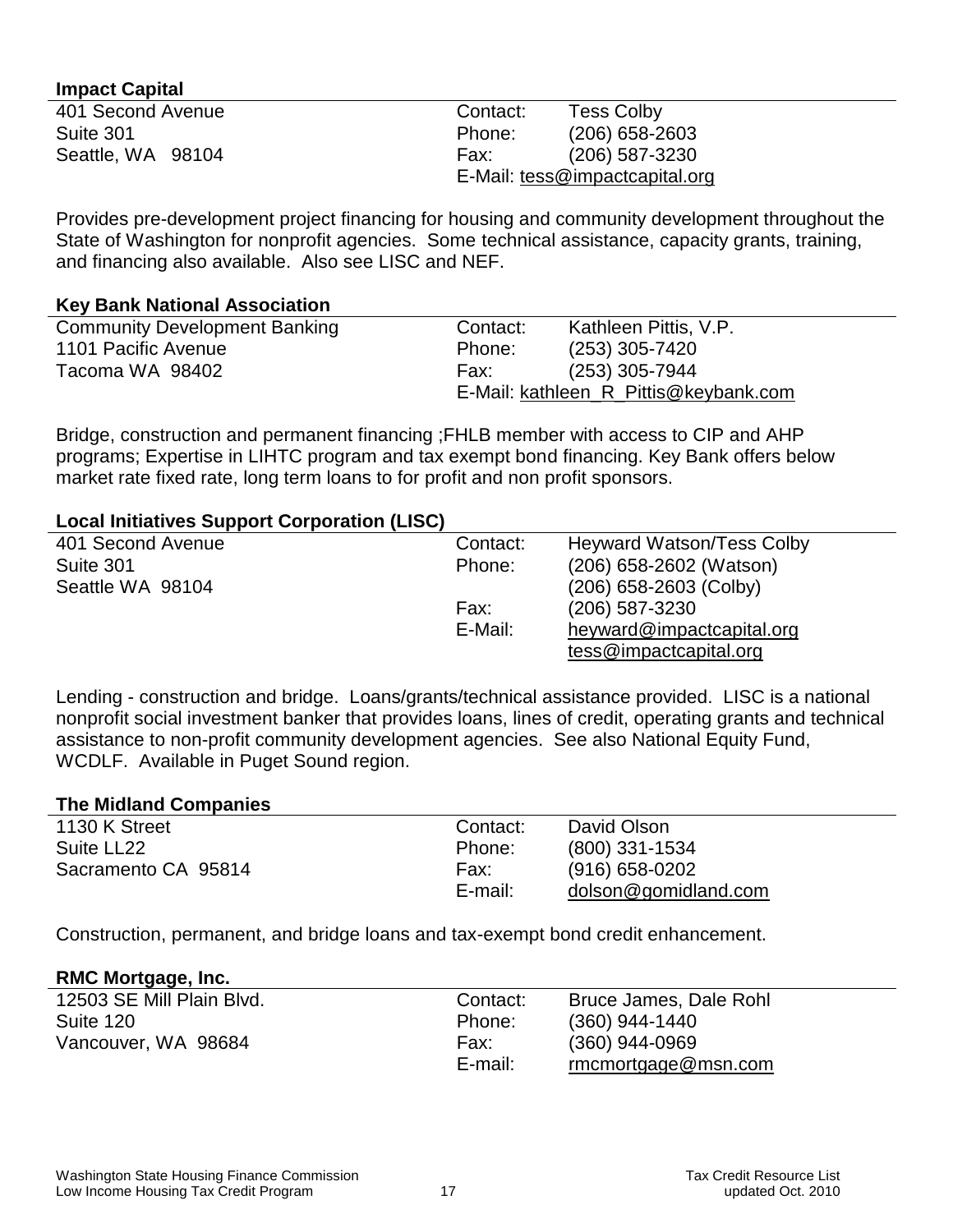Construction and permanent financing of apartments, senior housing and health care facilities for non-profit borrowers. FHA (HUD) and Fannie Mae loans and credit enhancement of tax exempt bonds, bond refunding and credit substitution.

## **Wachovia Securities**

| 18300 Von Karman | Contact: | <b>Paul Buckland</b>       |
|------------------|----------|----------------------------|
| Suite 450        | Phone:   | $(949)$ 260-8077           |
| Irvine, CA 92612 | Fax:     | $(949)$ 260-8002           |
|                  | E-mail:  | paul.buckland@wachovia.com |

Direct investor in Tax Credits; provide letter of credit during construction for bonds.

#### **Washington Community Development Loan Fund (WCDLF)**

| 203 North Washington | Contact: | Terri Symbol          |  |
|----------------------|----------|-----------------------|--|
| Suite 305            | Phone:   | $(509)$ 456-8088      |  |
| Spokane WA 99201     |          | $(800)$ 709-8088      |  |
|                      | Fax:     | $(509)$ 456-8350      |  |
|                      | E-mail:  | wcdlfewa@wolfenet.com |  |
|                      |          |                       |  |

Provides pre-development project financing for housing and community development throughout the State of Washington for nonprofit agencies. Some technical assistance, capacity grants, and training also available. See also LISC and NEF.

#### **Washington Community Reinvestment Association (WCRA)**

| 1200 $5^{\text{th}}$ Avenue | Contact: | Dulcie Claassen, Susan Duren |
|-----------------------------|----------|------------------------------|
| <b>Suite 1406</b>           | Phone:   | (206) 292-2922               |
| Seattle WA 98101            | Fax:     | (206) 292-0782               |
|                             | E-mail:  | dclaassen@wcra.net           |
|                             |          |                              |

Nonprofit bank consortium, very experienced, permanent loan provider able to coordinate with multiple funders and provide technical assistance on nonprofit transactions. Long term, fixed rate loans to for profit and nonprofit sponsors with below market rates. Can facilitate construction loan, tax credit purchase and bridge financing through bank members. Taxable and tax-exempt bonds.

## **Wells Fargo Bank Community Lending Department**

| 1300 SW Fifth Avenue | Contact: | John Epstein, Joe Delyea |
|----------------------|----------|--------------------------|
| <b>Twelfth Floor</b> | Phone:   | $(503) 886 - 2587$       |
| Portland OR 97201    | Fax:     | $(503) 886 - 2181$       |
|                      | E-mail:  | jepstein@wellsfargo.com  |

Construction, permanent, and bridge loans. Expertise in LIHTC and Tax Exempt Bond-Financing for Non-Profit and For-Profit Borrowers.

#### **Prudential Huntoon Paige**

| 2025 First Avenue | Contact: | John Taylor, Monica Griffith |
|-------------------|----------|------------------------------|
| Suite 780         | Phone:   | $(206)$ 239-0300             |
| Seattle, WA 98121 |          | $(800)$ 670-1147             |
|                   | Fax:     | $(206)$ 239-0310             |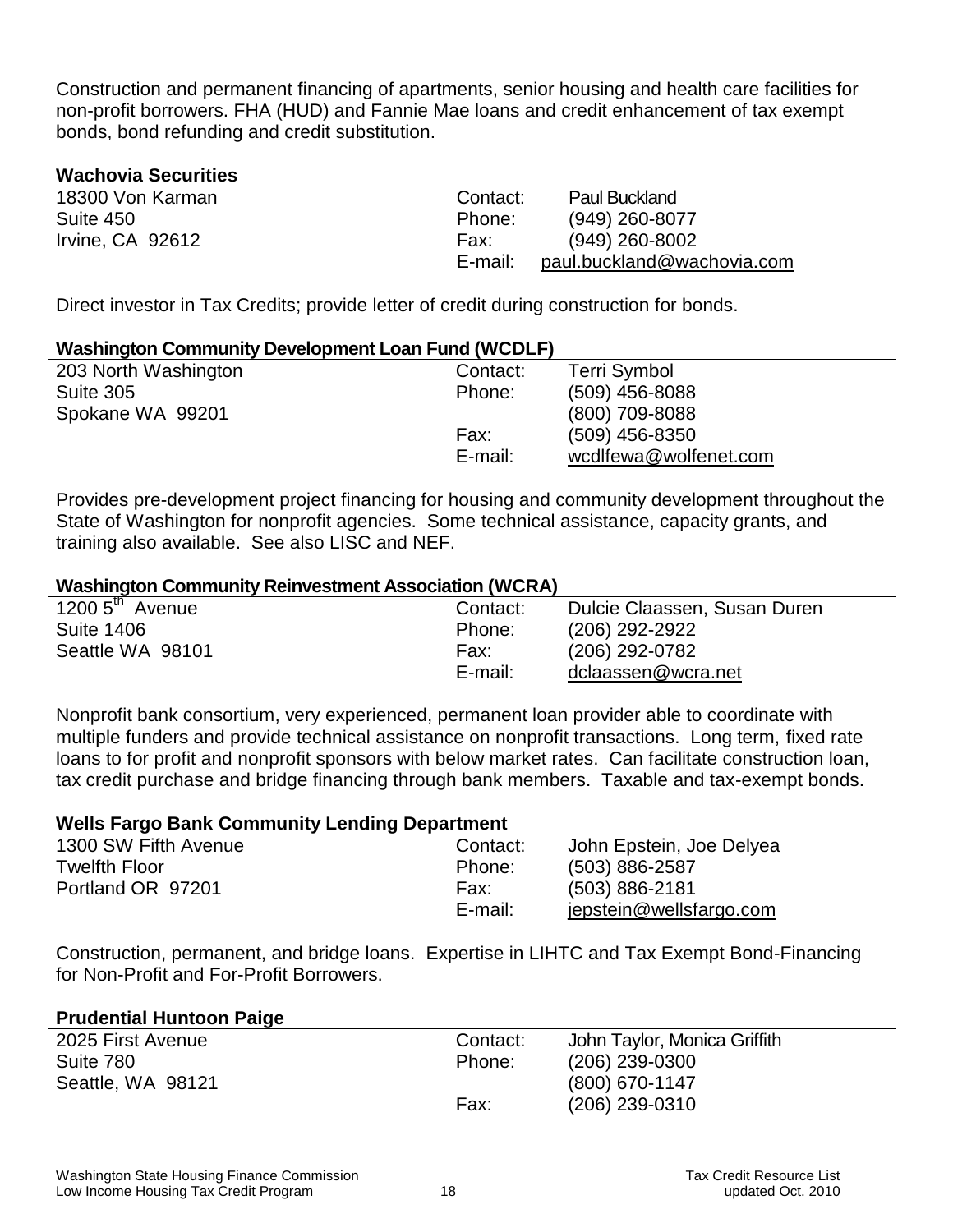Construction, permanent, and bridge loans. FHA and FNMA loans and credit enhancement specialist. HUD "Mortgage Restructuring" (Mark-to-Market) program. Apartments and health care facilities.

# **US Bank**

| <b>Community Lending Dept.</b>                     | Contact: | Ann T. Melone        |
|----------------------------------------------------|----------|----------------------|
| 1420 5 <sup>th</sup> Avenue, 8 <sup>th</sup> Floor | Phone:   | $(206)$ 344-5423     |
| Seattle, WA 98101                                  | Fax:     | $(206)$ 344-5393     |
|                                                    | E-mail:  | annmelone@usbank.com |

Construction, bridge and permanent financing; including tax-exempt bond financing for non-profit and for-profit enterprises.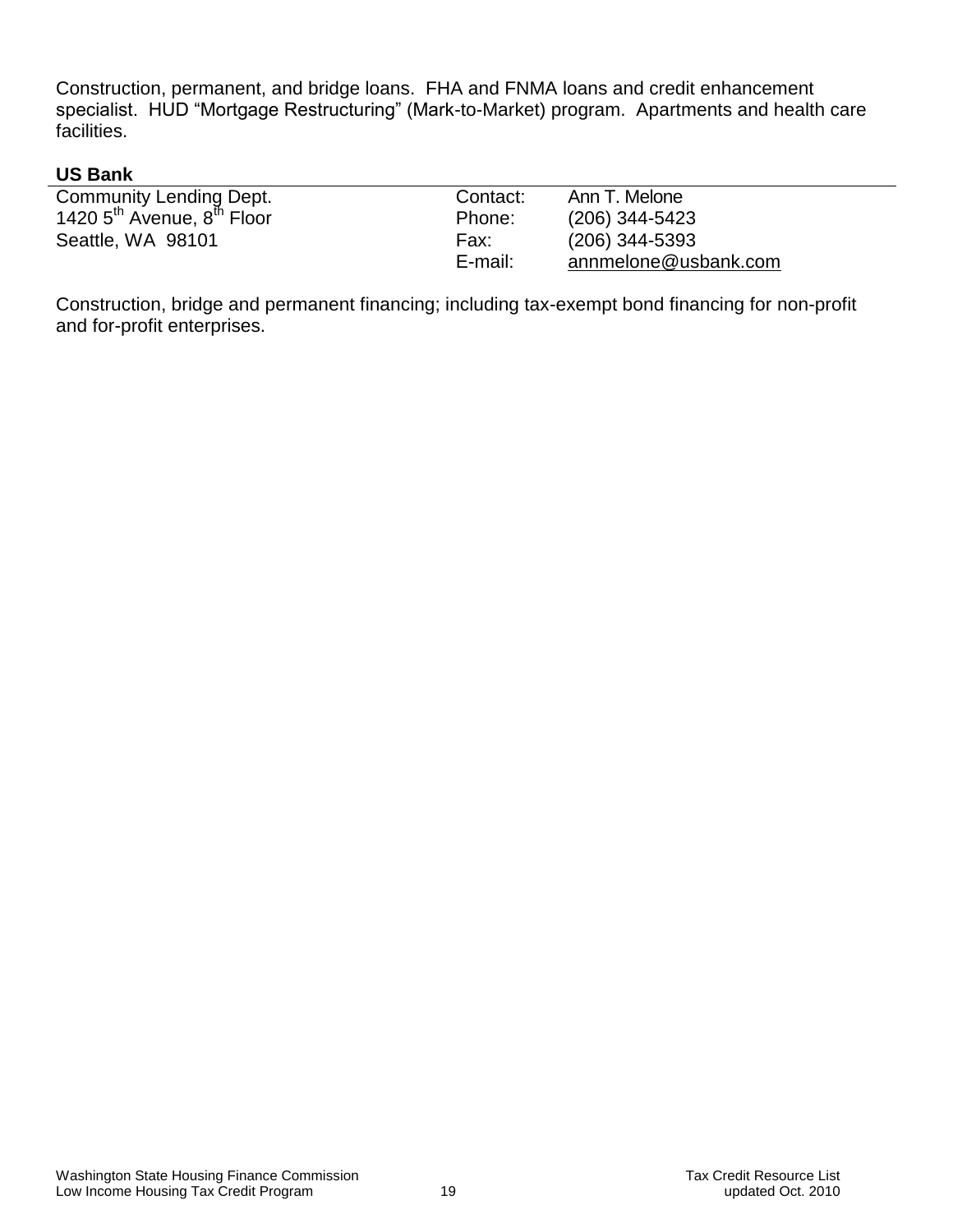# PROPERTY MANAGERS

## **Ad-West Realty Services**

| 385 Front Street North | Contact: | <b>Warren Westad</b> |
|------------------------|----------|----------------------|
| Suite 102              | Phone:   | (425) 391-3937       |
| Issaguah WA 98027      | Fax:     | (425) 391-3938       |

Full Service Property Management for Tax Credit Properties

## **Apex Realty Management, Inc.**

| 4020 Lake Washington Blvd. NE | Contact: | Julie Steil, CPM          |
|-------------------------------|----------|---------------------------|
| Suite 208                     | Phone:   | (425) 822-3100            |
| Kirkland, WA 98033            | Fax:     | $(425)$ 822-7001          |
|                               | E-mail:  | jsteil@apexrealtymgmt.com |

Multi-family property management

## **Coast Real Estate Services**

| 2829 Rucker Avenue | Contact: | Tom Hoban           |
|--------------------|----------|---------------------|
| <b>First Floor</b> | Phone:   | $(425)$ 339-3638    |
| Everett, WA 98201  | Fax:     | (425) 252-8732      |
|                    | E-mail:  | thoban@coastmgt.com |

Full service property management

## **Columbia Properties Group**

| 16101 SW 72 <sup>nd</sup> Avenue | Contact: | <b>Chad Rennaker</b>               |
|----------------------------------|----------|------------------------------------|
| Suite 210                        | Phone:   | (503) 598-9800                     |
| Portland OR 97224                | Fax:     | (503) 598-9753                     |
|                                  | E-mail:  | rennaker@columbiahousing.com       |
|                                  |          |                                    |
| <b>Conifer Management, Inc.</b>  |          |                                    |
| PO Box 11246                     | Contact: | Al Hanson, Don Barrier & Herb Dick |
| Tacoma, WA 98411                 | Phone:   | (253) 475-6610                     |
|                                  | Fax:     | (253) 472-0499                     |
|                                  | E-mail:  | ahanson@conifermgt.com             |
|                                  |          |                                    |

Affordable Housing management specialists for over 30 years.

#### **Guardian Management LLC**

| 4380 SW Macadam Avenue | Contact: | Thomas B. Brenneke          |
|------------------------|----------|-----------------------------|
| Suite 380              | Phone:   | $(503) 802 - 3600$          |
| Portland, OR 97239     | Fax:     | $(503) 802 - 3648$          |
|                        | E-mail:  | tbrenneke@guardian-mgmt.com |

The firm manages 12,000 multi-family units in Oregon, Washington, Idaho, Hawaii, Montana and Arizona in more than 210 projects. 125 RD, HUD or LIHTC properties totaling 5,000 units. Experience ranges form garden walk up, mid-rise, high rise, rehab and repositioning, and high end luxury properties. Guardian offers training to site personnel, organizes and supervises site operations and accounting services and financial reports. The firm holds the ACCREDITED MANAGEMENT ORGANIZATION® designation through the Institute of Real Estate Management.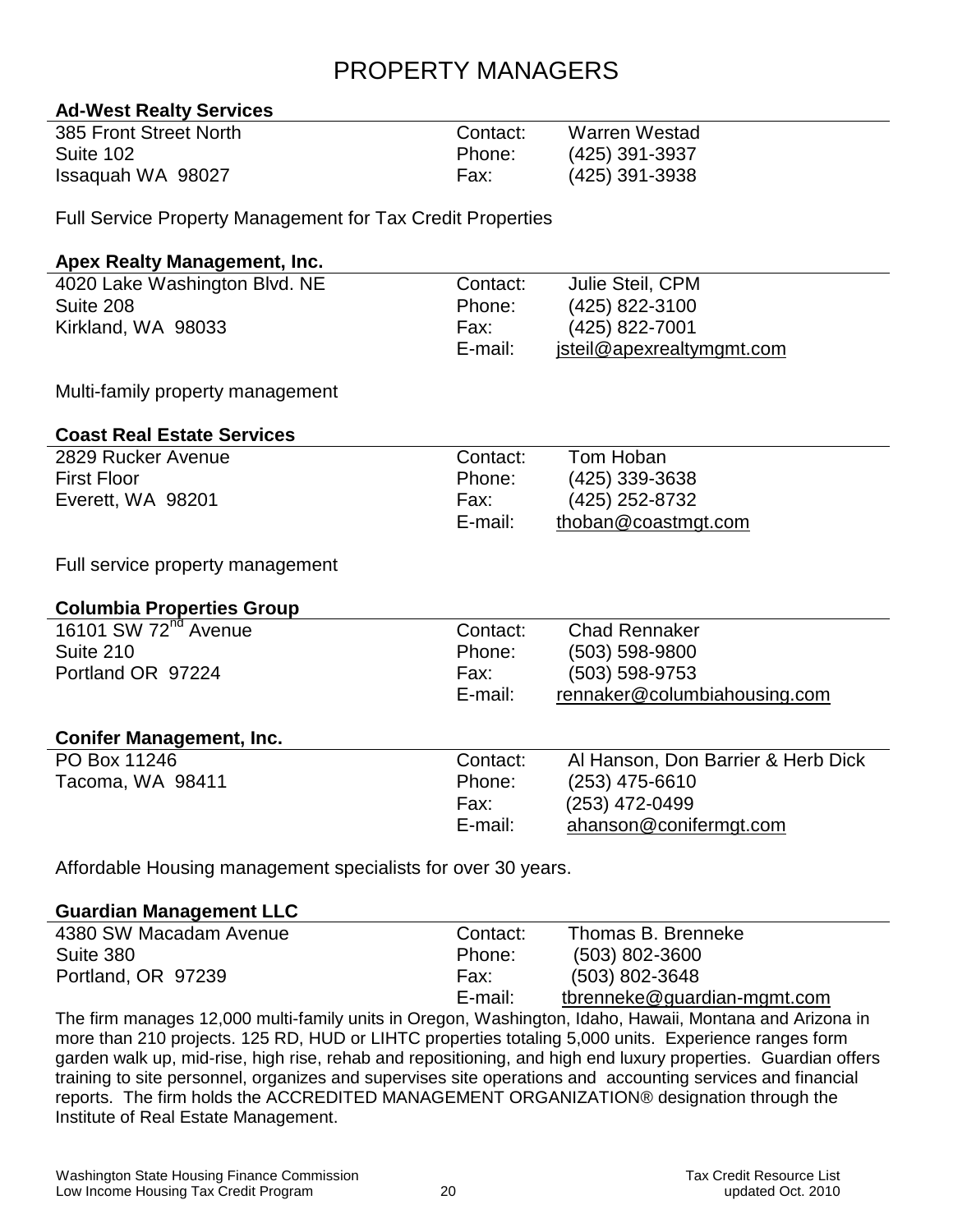## **HSC Real Estate Inc**

| 111 Queen Anne Avenue North | Contact: | Matthew Campbell, Kim Gooding |
|-----------------------------|----------|-------------------------------|
| Suite 207                   | Phone:   | $(206)$ 282-5200              |
| Seattle WA 98109            | Fax:     | $(206)$ 282-7130              |

Property Management with Tax Credit Management Department and Tax Credit Consulting.

## **Independent Living, Inc.**

| 201- $27th$ Avenue SE | Contact: | Linda Funk, Brett Stevens          |
|-----------------------|----------|------------------------------------|
| Building A, Ste. 100  | Phone:   | (253) 231-5013 (Brett)             |
| Puyallup, WA 98374    |          | (253) 231-5009 (Linda)             |
|                       | Fax:     | $(253)$ 231-5030                   |
|                       |          | E-mail: bretts@housing4seniors.com |
|                       |          | lindaf@housing4seniors.com         |
|                       |          |                                    |

Independent Living, Inc. is a full service property management and consulting company. Our experienced professionals have an extensive background in leasing and managing mixed-use properties operated under the Low Income Housing Tax Credit ("LIHTC") Program and Tax-

Exempt Private Activity (Volume Cap) Bond Program, and maintain a sophisticated understanding of Section 8 compliance, Landlord/Tenant laws, Fair Housing laws, and ADA requirements. Our compliance group is recognized for its excellence in the quality and thoroughness of its tenant file organization and compliance reporting. While Independent Living manages one of the largest senior apartment portfolios in the western United States for the Senior Housing Assistance Group, staff members also have extensive experience in managing multifamily facilities, and Independent Living, Inc. is actively seeking management opportunities of affordable multifamily apartment communities as well as affordable senior communities.

## **Legacy Management Group, LLC**

| . .                          |          |                                          |
|------------------------------|----------|------------------------------------------|
| 11627 Airport Road           | Contact: | <b>Tony Souther</b>                      |
| Suite B                      | Phone:   | (425) 423-0304                           |
| Everett, WA 98204            | Fax:     | (425) 423-9856                           |
|                              |          | Email:tonys@legacymanagementgroupllc.com |
|                              |          |                                          |
| <b>Olympic Management Co</b> |          |                                          |
| 4117 South Meridian          | Contact: | Whitney Griffin, Betty Stringham         |
| Puyallup WA 98373            | Phone:   | (253) 840-4270                           |
|                              | Fax:     | (253) 840-4427                           |
|                              |          |                                          |

The Tax Credit Specialist: Full service property management company whose portfolio includes Conventional, Retirement, and Low-Income Properties.

## **Quantum Management Services Inc**

| 3810 196 <sup>th</sup> Street SW | Contact: | Doug Repman, Gaye Hild-Barrett |
|----------------------------------|----------|--------------------------------|
| Suite 10                         | Phone:   | (425) 776-1294                 |
| PO Box 2170                      | Fax:     | (425) 776-1073                 |
| Lynnwood WA 98036                |          |                                |

Management - full service property management with portfolio of Bond and 9% Tax Credit properties.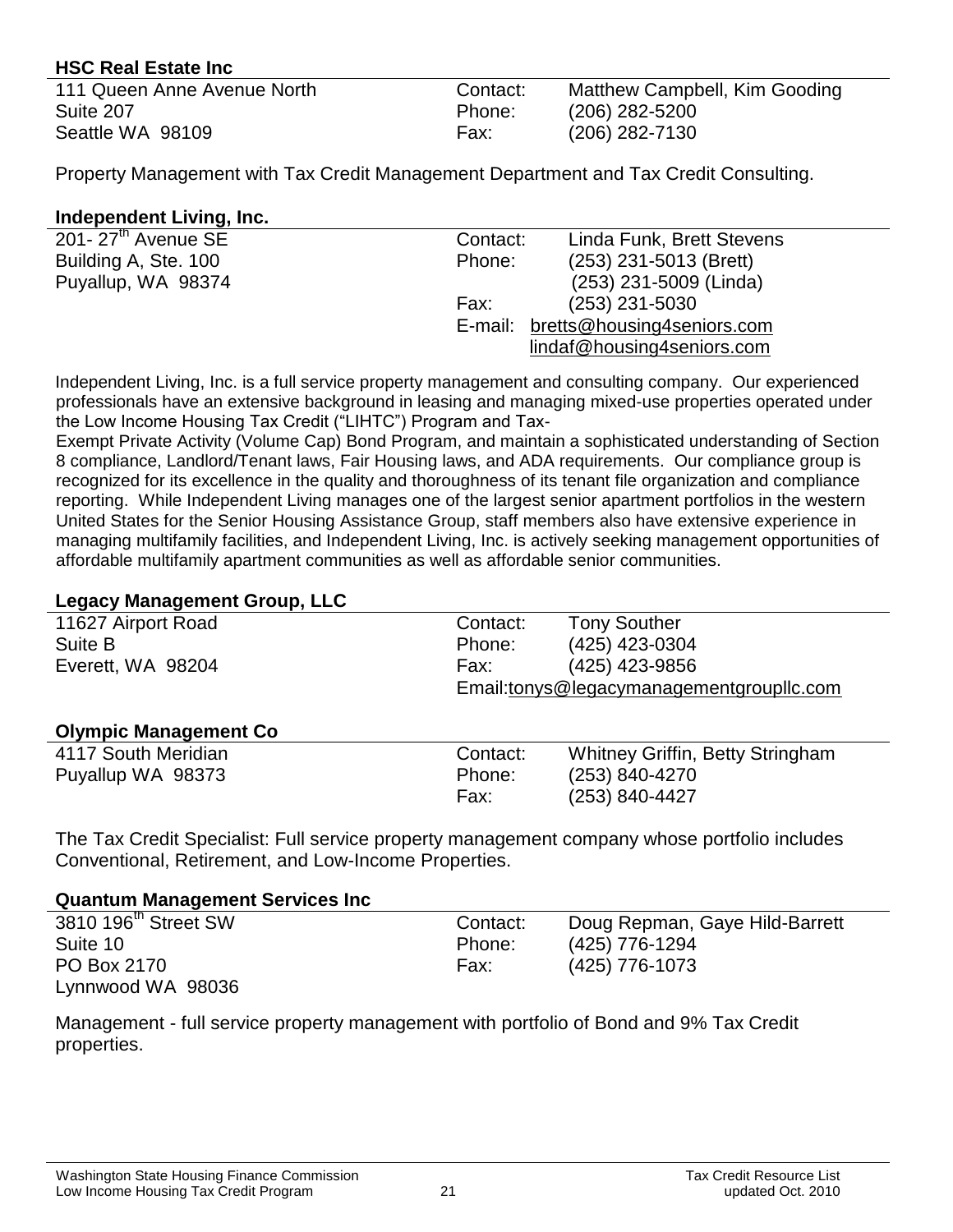## **Seattle Housing Authority**

| 1300 N 130 <sup>th</sup> Street | Contact: | Rhonda G. Hue                   |
|---------------------------------|----------|---------------------------------|
| Seattle, WA 98133               | Phone:   | (206) 770-6829                  |
|                                 | Fax:     | (206) 770-6895                  |
|                                 |          | E-Mail: rhue@seattlehousing.org |
|                                 |          |                                 |

### **Sparrow Management LLC**

| P.O. Box 3239                 | Contact: | <b>Nathan Batchelor</b>        |
|-------------------------------|----------|--------------------------------|
| 157 W. Hayden Ave., Suite 200 | Phone:   | (208) 209-5986                 |
| Hayden Idaho 83835            | Fax:     | (208) 209-5987                 |
|                               |          | E-Mail: nathan@sparrowmgmt.com |

Full service management for multifamily projects in WA, ID, MT, WY & ND tax credit and market properties

#### **Tomlinson Black Management, Inc.**

| 107 S. Howard     | Contact: | Kristin Melton, John Bennett |
|-------------------|----------|------------------------------|
| Ste. 600          | Phone:   | $(509)$ 623-1000             |
| Spokane, WA 99201 | Fax:     | $(509)$ 622-3500             |
|                   |          | E-Mail: melton@tblack.com    |

Over 30 years experience in managing affordable housing; LIHTC since 1996; bond financed since 1984 and HUD assisted & insured since 1969. Projects have been sited in Eastern, Central and Western Washington and Northern Idaho. Staff includes a C4P property manager and C4P and C3P occupancy/compliance specialists. Company holds the Accredited Management Organization designation from the institute of Real Estate Management and its executives have been active in IREM leadership, including but not limited to its Nation Federal Housing Advisory Board.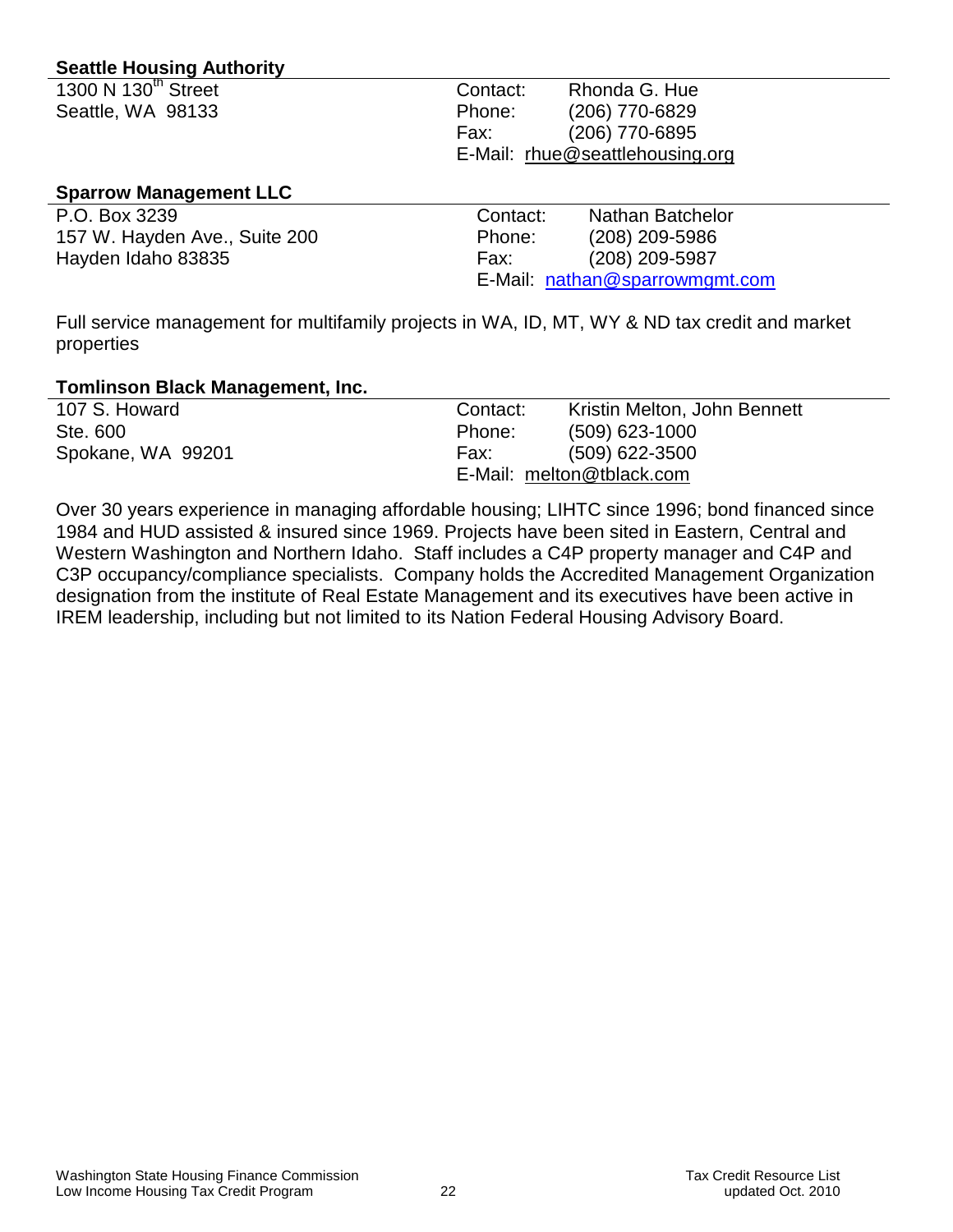# **SYNDICATORS**

## **Aegon USA Realty Advisors**

| 505 Sansome Street      | Contac    |
|-------------------------|-----------|
| 17 <sup>th</sup> Floor  | Phone:    |
| San Francisco, CA 94111 | Fax:      |
|                         | $E$ moil: |

t: Emily Evers (415) 983-5454 (415) 983-5558 E-mail: [Emily.evers@aegonusa.com](mailto:Emily.evers@aegonusa.com) 

Investing on behalf of the AEGON USA Life Companies, Aegon USA Realty Advisors is a direct tax credit investor with over \$1.2 billion invested nationwide

## **Alliant Capital**

| 9 Cushing        | Contact: | Warren Allen              |
|------------------|----------|---------------------------|
| Suite 200        | Phone:   | (949) 923-7812            |
| Irvine, CA 92618 | Fax:     | $(949) 585 - 0449$        |
|                  | E-mail:  | wallen@alliantcapital.com |

Alliant provides Tax Credit equity for both non-profit and for-profit developers of Affordable Housing. Alliant has invested more than \$1 billion in Tax Credit equity in 400+ projects.

## **Apollo Housing Capital**

| 600 Superior Avenue | Contact: | Michael Haynes                    |
|---------------------|----------|-----------------------------------|
| Suite 2300          | Phone:   | $(216)$ 875-6041                  |
| Cleveland, OH 44114 | Fax:     | (216) 875-2612                    |
|                     |          | E-mail: mhaynes@apollohousing.com |

Apollo Housing Capital invests in 9% and 4% LIHTC properties, as well as, historic tax credit deals. Apollo will work with you to structure the best deal to suit your needs.

#### **Credit Capital LLC**

| 4601 Dark Hollow Road   | Contact: | <b>Ralph Coppersmith</b>                   |
|-------------------------|----------|--------------------------------------------|
| Medford, OR 97501       | Phone:   | (541) 773-2934                             |
|                         | Fax:     | (541) 245-3131                             |
|                         |          | E-mail: ralph@creditcapitalllc.com         |
| <b>Columbia Housing</b> |          |                                            |
| 3200 U.S. Bancorp Tower | Contact: | <b>Catherine Such</b>                      |
| 111 SW Fifth Avenue     | Phone:   | $(503)$ 808-1300                           |
| Portland, OR 97204      | Fax:     | (503) 808-1301                             |
|                         |          | E-mail: catherine.such@columbiahousing.com |

Active purchaser of 4% and 9% LIHTC properties. Experience with non-profit and for-profit developers of properties ranging in size from 20 units to 200+. Highly experienced investor with properties in 44 states and a portfolio of over 21,000 units. Experience with multiple sources of funds, ability to work with a wide variety of funders, developers and consultants.

#### **Curtis Nash Associates Inc**

| 210 Fleming Lane        | Contact: | <b>Mark Garcia</b> |
|-------------------------|----------|--------------------|
| Building B              | Phone:   | $(203)$ 259-4399   |
| Fairfield CT 06430-1903 | Fax:     | (203) 259-2957     |
|                         | E-mail:  | mgarcia@lihtc.com  |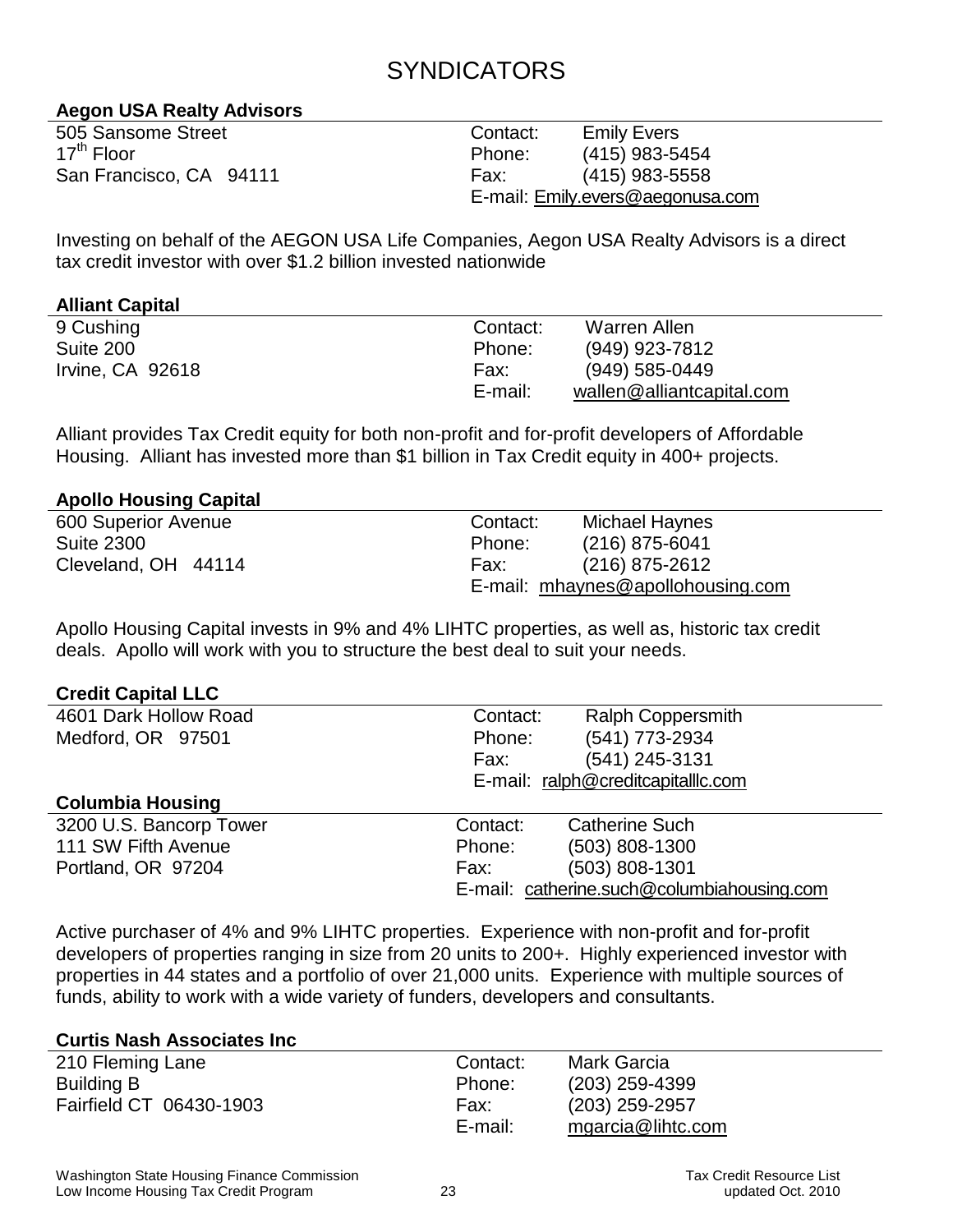Providing equity, debt and unrated tax-exempt bonds for LIHTC projects.

| <b>Enterprise Social Investment Corporation</b> |  |
|-------------------------------------------------|--|
|-------------------------------------------------|--|

| 2025 First Avenue |         | Contact: Paul Breckenridge |
|-------------------|---------|----------------------------|
| Suite 420         | Phone:  | (206)727-2885              |
| Seattle, WA 98121 | Fax:    | (206)727-2183              |
|                   | E-mail: | pbreckenridge@esic.org     |

ESIC invests on both 9% and 4% LIHTC properties. We work efficiently with non-profit and forprofit partners to create sustainable low-income housing. ESIC is a subsidiary of the Enterprise Foundation.

## **Equity Resource Investment, LLC**

| 1280 Massachusetts Avenue | Contact: | Paul A. De Simone            |
|---------------------------|----------|------------------------------|
| Cambridge, MA 02138       | Phone:   | (617) 876-4800               |
|                           | Fax:     | (617) 876-7616               |
|                           | E-mail:  | desimone@equityresources.com |
|                           |          |                              |

Equity Resource Investments is an equity investor in affordable housing and acquires investment interests including partnership positions from institutions and individuals. To include LIHTC equity positions in the Compliance period.

## **First Partners Inc**

| 400 Commonwealth Avenue                                                                   | Contact: | <b>Richard Robinson</b> |
|-------------------------------------------------------------------------------------------|----------|-------------------------|
| Boston MA 02215                                                                           | Phone:   | $(617)$ 266-3400        |
|                                                                                           |          | (800) 600-4740          |
|                                                                                           | Fax:     | $(617)$ 266-1025        |
|                                                                                           | E-mail:  | richr@firstpartners.com |
| Provides equity for the 9% LIHTC and tax-exempt bond financed bond projects. Also provide |          |                         |
| section 42 technical assistance to developers and non-profit organizations.               |          |                         |

## **Homestead Capital**

| 222 SW Columbia    | Contact: | Susan Asam            |
|--------------------|----------|-----------------------|
| Suite 200          | Phone:   | $(503)$ 276-1555      |
| Portland, OR 97201 | Fax:     | (503) 276-1564        |
|                    | E-mail:  | info@homesteadcap.com |

Homestead capital provides technical assistance to non profit and for-profit developers of affordable housing. This technical assistance takes many forms; guiding novice developers through the tax credit syndication process; providing application assistance; identifying potential grants and sometimes assisting with writing applications; identifying other state or local subsidies for potential projects; providing expert testimony or testifying before locally elected officials. Homestead Capital has begun to off workshops on specific topics like Asset Management, Construction Practices and Oversight, Accounting Practices and Standards, Application Preparation, Project Siting and Financing Techniques.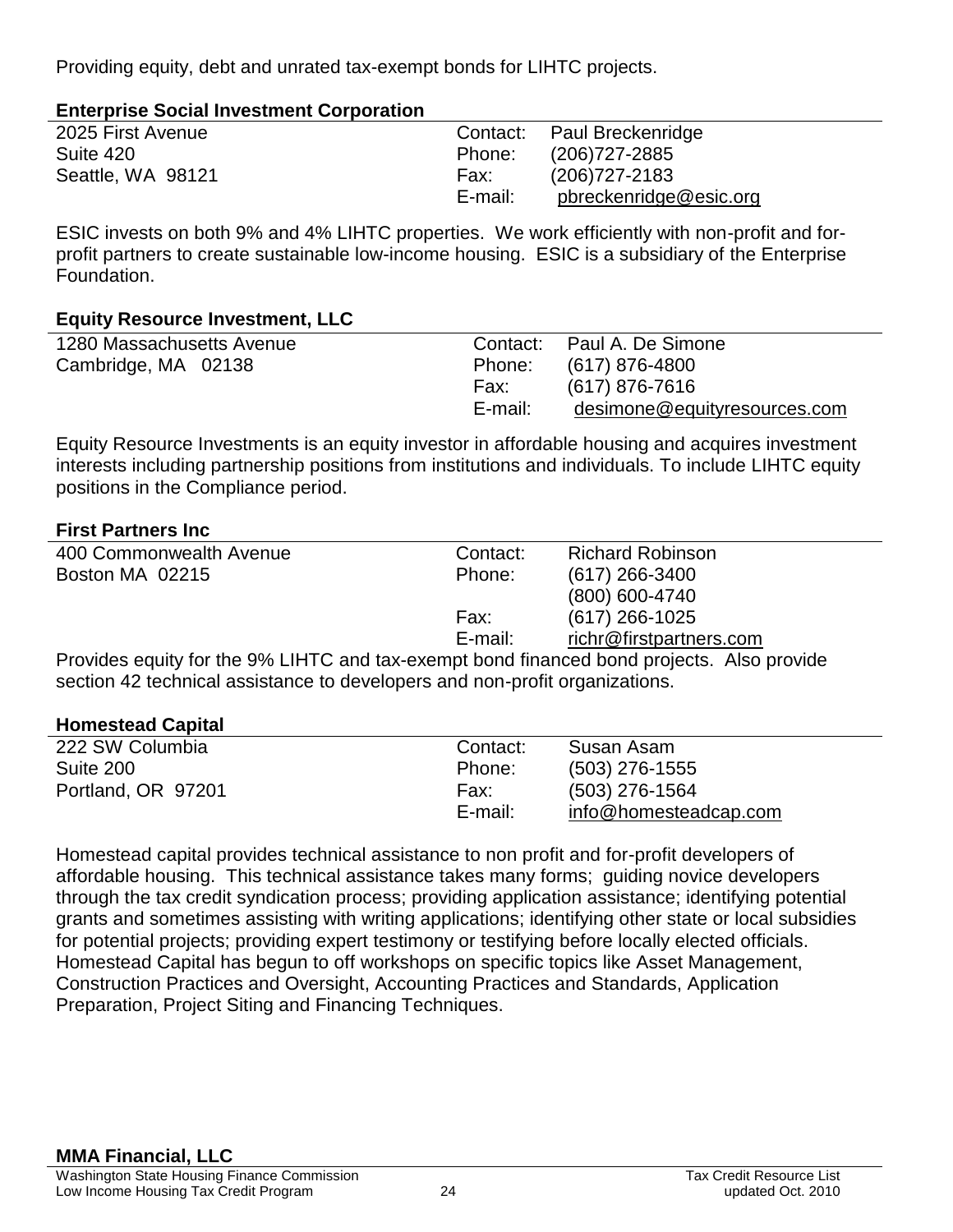| 101 Arch Street  | Contact: | <b>Bernard Husser</b>     |
|------------------|----------|---------------------------|
| Boston, MA 02110 | Phone:   | $(617)$ 488-3209          |
|                  | Fax:     | (617) 790-4452            |
|                  | E-mail:  | bernard.husser@mmafin.com |

Purchase both tax-exempt bond-financed and 9% projects. Provider of equity and debt for LIHTC properties.

#### **Michel Associates, LTD.**

| 451 "D" Street   | Contact: | Chip Holmes                |
|------------------|----------|----------------------------|
| Suite 800        | Phone:   | (617) 261-4646             |
| Boston, MA 02210 |          | $(800)$ 659-5207           |
|                  | Fax:     | (978) 921-5999             |
|                  | E-mail:  | ch-michelassoc@comcast.net |

A highly experienced national firm actively seeking 4% & 9% LIHTC properties with both For-profit and Non-profit developers. Michel, by design, is a small firm providing a high level of personal service to developer partners in 37 states from Maine to California

#### **National Equity Fund (NEF)**

| 2133 Third Avenue | Contact: | M.A. Leonard     |
|-------------------|----------|------------------|
| Suite 116         | Phone:   | $(206)$ 441-5820 |
| Seattle WA 98121  |          | (888) 560-6334   |
|                   | Fax:     | $(206)$ 441-5841 |

#### **National Partnership Investments Corp. (NAPICO)**

| 9090 Wilshire Blvd.     | Contact: | <b>Brian Flaherty</b> |
|-------------------------|----------|-----------------------|
| Suite 201               | Phone:   | $(866)$ 268-0771      |
| Beverly Hills, CA 90211 | Fax      | (617) 268-0772        |
|                         | E-mail:  | bfnapico@aol.com      |

NAPICO and its affiliates are among the largest and most knowledgeable sponsors of LIHTC and Historic Rehabilitation Tax Credit properties.

#### **Raymond James Tax Credit Funds**

| 880 Carillan Parkway     | Contact: | James Horvick                   |
|--------------------------|----------|---------------------------------|
| St. Petersburg, FL 33716 | Phone:   | $(800)$ 438-8088                |
|                          | Fax:     | (727) 567-8790                  |
|                          | E-mail   | James.Horvick@Raymond.James.com |

Providing equity and debt for Tax Credit developments.

| The Richman Group Affordable Housing Corporation |          |                     |  |
|--------------------------------------------------|----------|---------------------|--|
| 707 SW Washington St                             | Contact: | <b>Terry Gentry</b> |  |
| <b>Suite 1570</b>                                | Phone:   | (503) 459-8741      |  |
| Portland, OR 97205-3532                          | Fax:     | (503) 459-8742      |  |
|                                                  | E-mail:  | gentryt@trgofct.com |  |